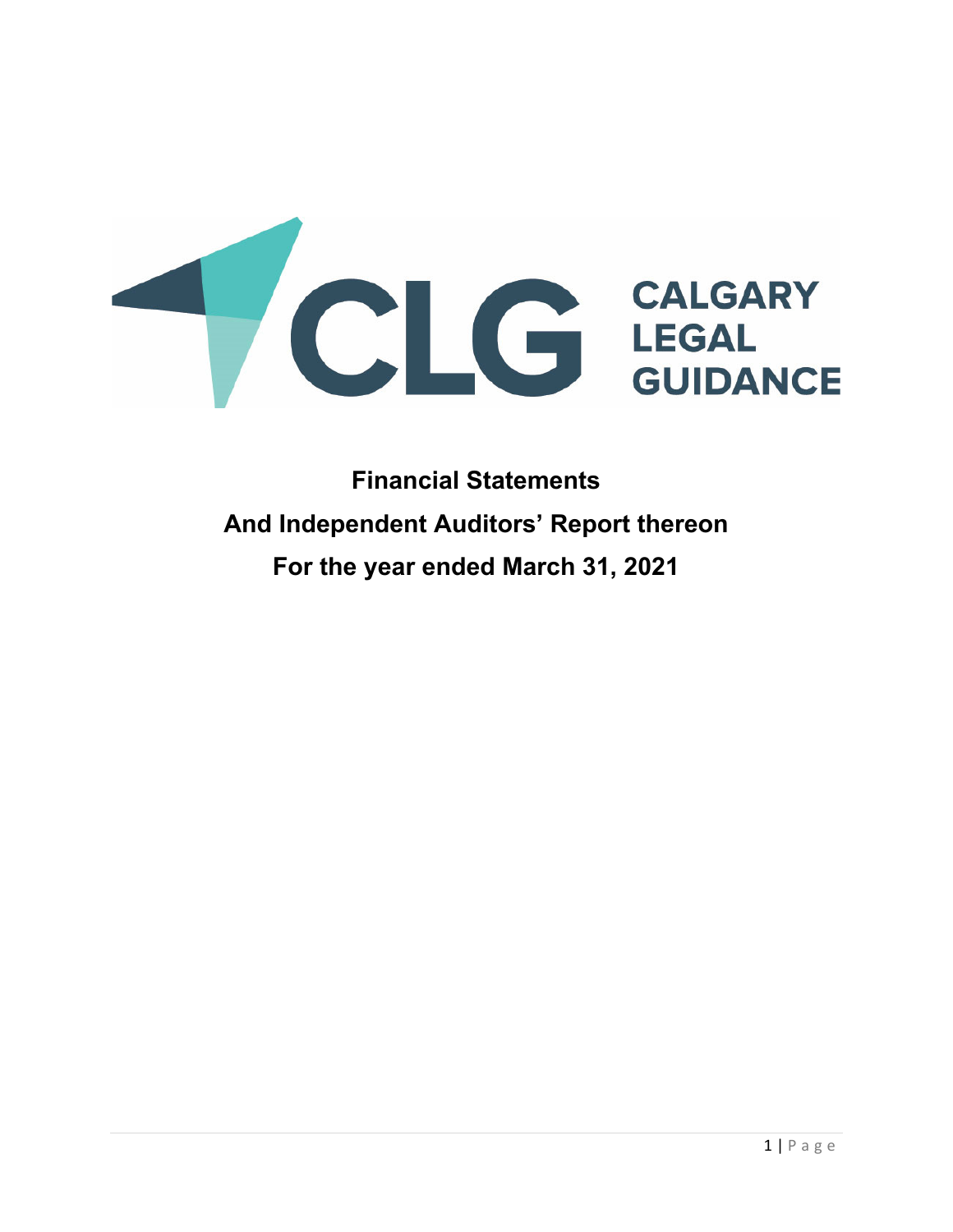

# **Index to the Financial Statements**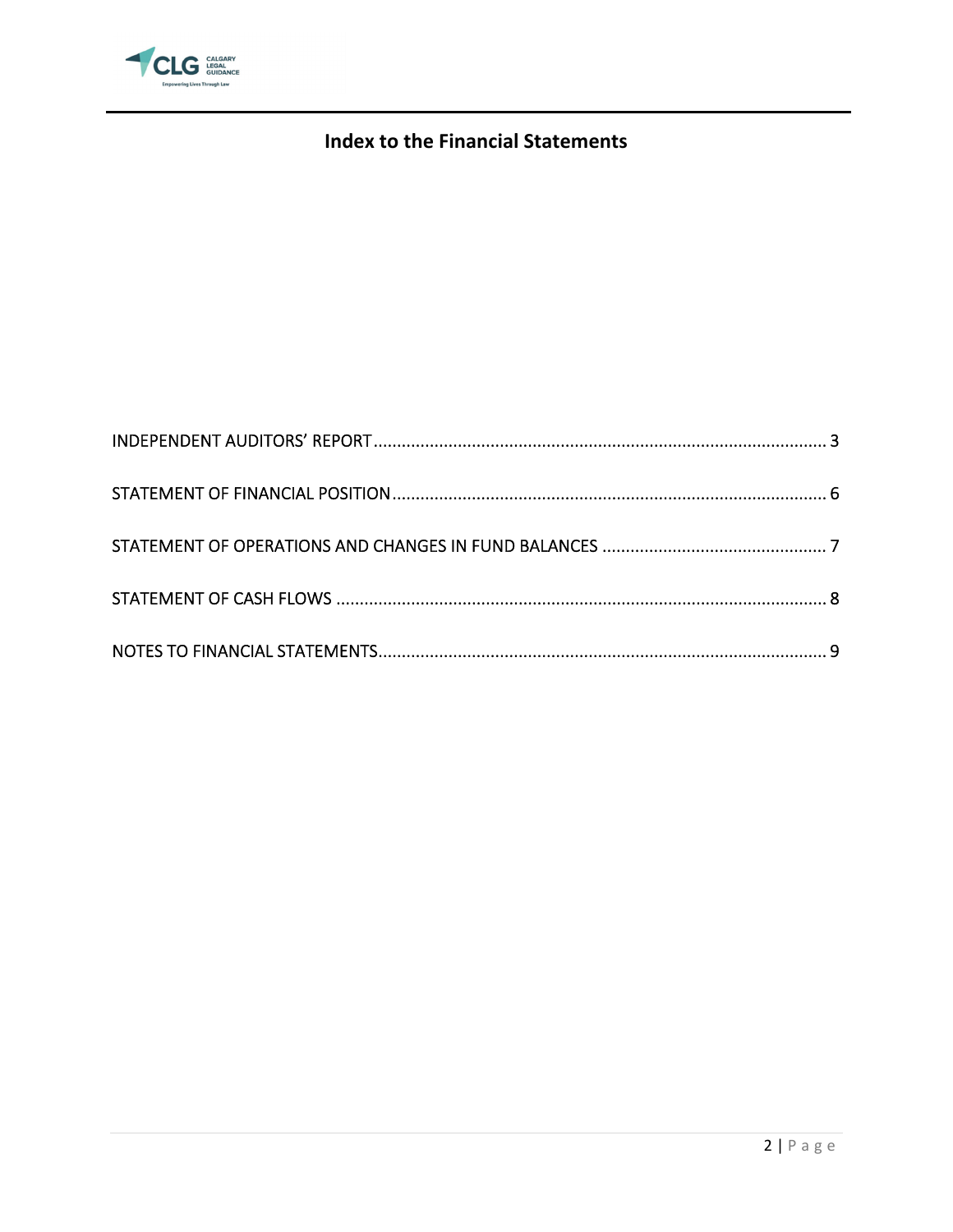

KPMG LLP 205 5th Avenue SW Suite 3100 Calgary AB T2P 4B9 Telephone (403) 691-8000 Fax (403) 691-8008 www.kpmg.ca

# **INDEPENDENT AUDITORS' REPORT**

To the Board of Directors of Calgary Legal Guidance Society

# *Opinion*

We have audited the financial statements of Calgary Legal Guidance Society (the Entity), which comprise:

- the statement of financial position as at March 31, 2021
- the statement of operations and changes in fund balances for the year then ended
- the statement of cash flows for the year then ended
- and notes to the financial statements, including a summary of significant accounting policies

(Hereinafter referred to as the "financial statements").

In our opinion, the accompanying financial statements, present fairly, in all material respects, the financial position of the Entity as at March 31, 2021, and its results of operations and its cash flows for the year then ended in accordance with Canadian accounting standards for not-for-profit organizations.

### *Basis for Opinion*

We conducted our audit in accordance with Canadian generally accepted auditing standards. Our responsibilities under those standards are further described in the "*Auditors' Responsibilities for the Audit of the Financial Statements*" section of our auditors' report.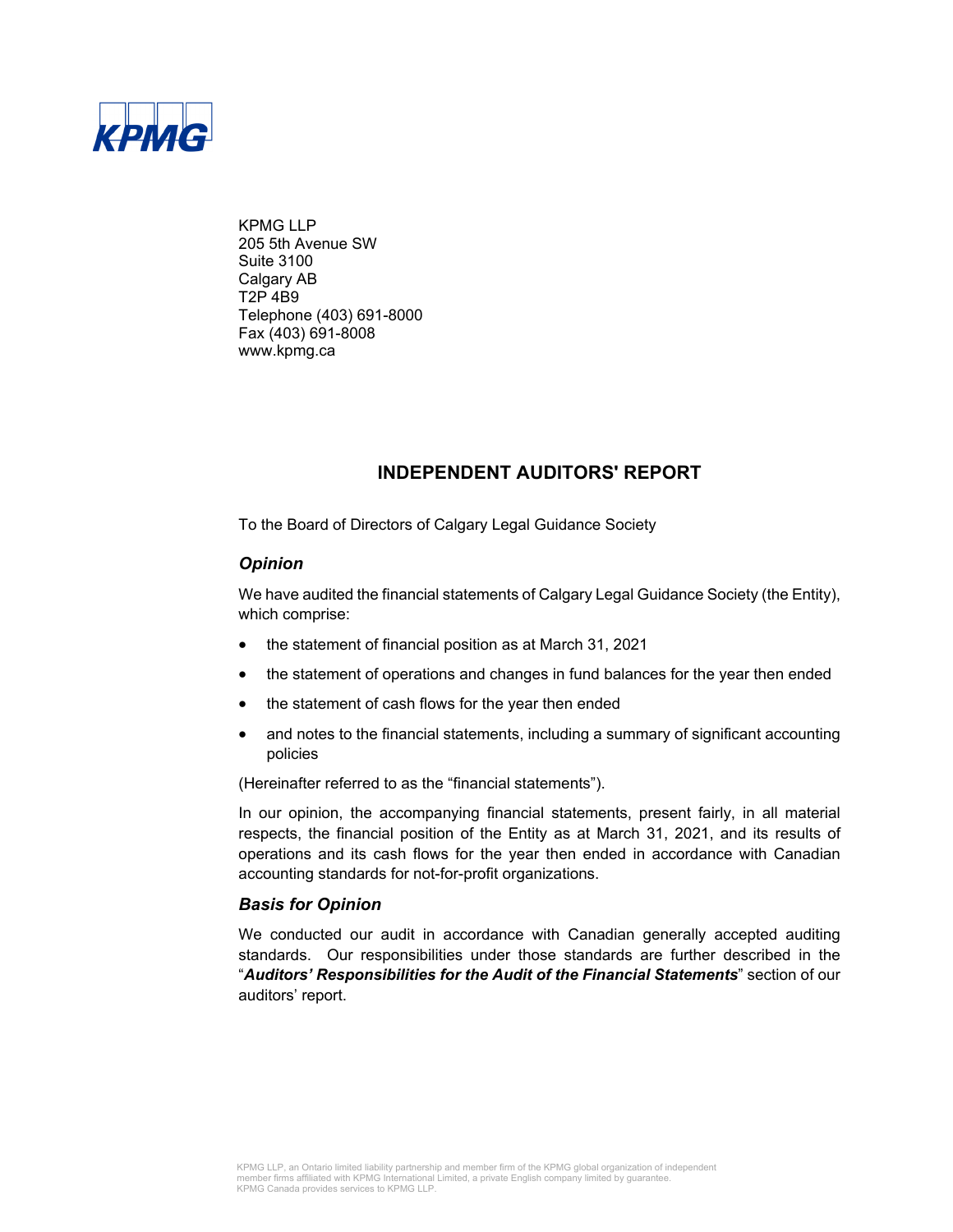

We are independent of the Entity in accordance with the ethical requirements that are relevant to our audit of the financial statements in Canada and we have fulfilled our other ethical responsibilities in accordance with these requirements.

We believe that the audit evidence we have obtained is sufficient and appropriate to provide a basis for our opinion.

# *Responsibilities of Management and Those Charged with Governance for the Financial Statements*

Management is responsible for the preparation and fair presentation of the financial statements in accordance with Canadian accounting standards for not-for-profit organizations, and for such internal control as management determines is necessary to enable the preparation of financial statements that are free from material misstatement, whether due to fraud or error.

In preparing the financial statements, management is responsible for assessing the Entity's ability to continue as a going concern, disclosing as applicable, matters related to going concern and using the going concern basis of accounting unless management either intends to liquidate the Entity or to cease operations, or has no realistic alternative but to do so.

Those charged with governance are responsible for overseeing the Entity's financial reporting process.

### *Auditors' Responsibilities for the Audit of the Financial Statements*

Our objectives are to obtain reasonable assurance about whether the financial statements as a whole are free from material misstatement, whether due to fraud or error, and to issue an auditors' report that includes our opinion.

Reasonable assurance is a high level of assurance, but is not a guarantee that an audit conducted in accordance with Canadian generally accepted auditing standards will always detect a material misstatement when it exists.

Misstatements can arise from fraud or error and are considered material if, individually or in the aggregate, they could reasonably be expected to influence the economic decisions of users taken on the basis of the financial statements.

As part of an audit in accordance with Canadian generally accepted auditing standards, we exercise professional judgment and maintain professional skepticism throughout the audit.

We also:

 Identify and assess the risks of material misstatement of the financial statements, whether due to fraud or error, design and perform audit procedures responsive to those risks, and obtain audit evidence that is sufficient and appropriate to provide a basis for our opinion.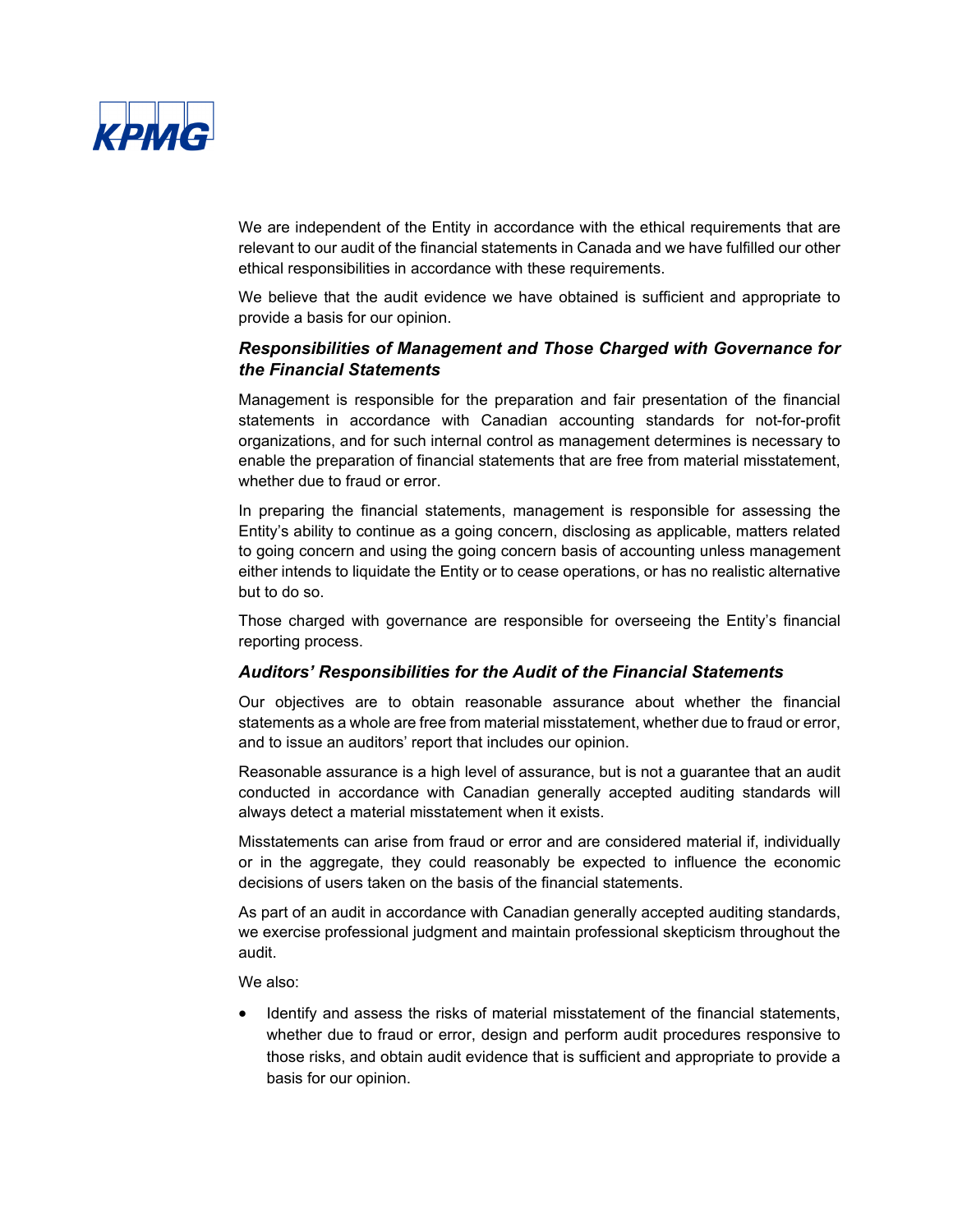

The risk of not detecting a material misstatement resulting from fraud is higher than for one resulting from error, as fraud may involve collusion, forgery, intentional omissions, misrepresentations, or the override of internal control.

- Obtain an understanding of internal control relevant to the audit in order to design audit procedures that are appropriate in the circumstances, but not for the purpose of expressing an opinion on the effectiveness of the Entity's internal control.
- Evaluate the appropriateness of accounting policies used and the reasonableness of accounting estimates and related disclosures made by management.
- Conclude on the appropriateness of management's use of the going concern basis of accounting and, based on the audit evidence obtained, whether a material uncertainty exists related to events or conditions that may cast significant doubt on the Entity's ability to continue as a going concern. If we conclude that a material uncertainty exists, we are required to draw attention in our auditors' report to the related disclosures in the financial statements or, if such disclosures are inadequate, to modify our opinion. Our conclusions are based on the audit evidence obtained up to the date of our auditors' report. However, future events or conditions may cause the Entity to cease to continue as a going concern.
- Evaluate the overall presentation, structure and content of the financial statements, including the disclosures, and whether the financial statements represent the underlying transactions and events in a manner that achieves fair presentation.
- Communicate with those charged with governance regarding, among other matters, the planned scope and timing of the audit and significant audit findings, including any significant deficiencies in internal control that we identify during our audit.

KPMG LLP

Chartered Professional Accountants

Calgary, Canada June 23, 2021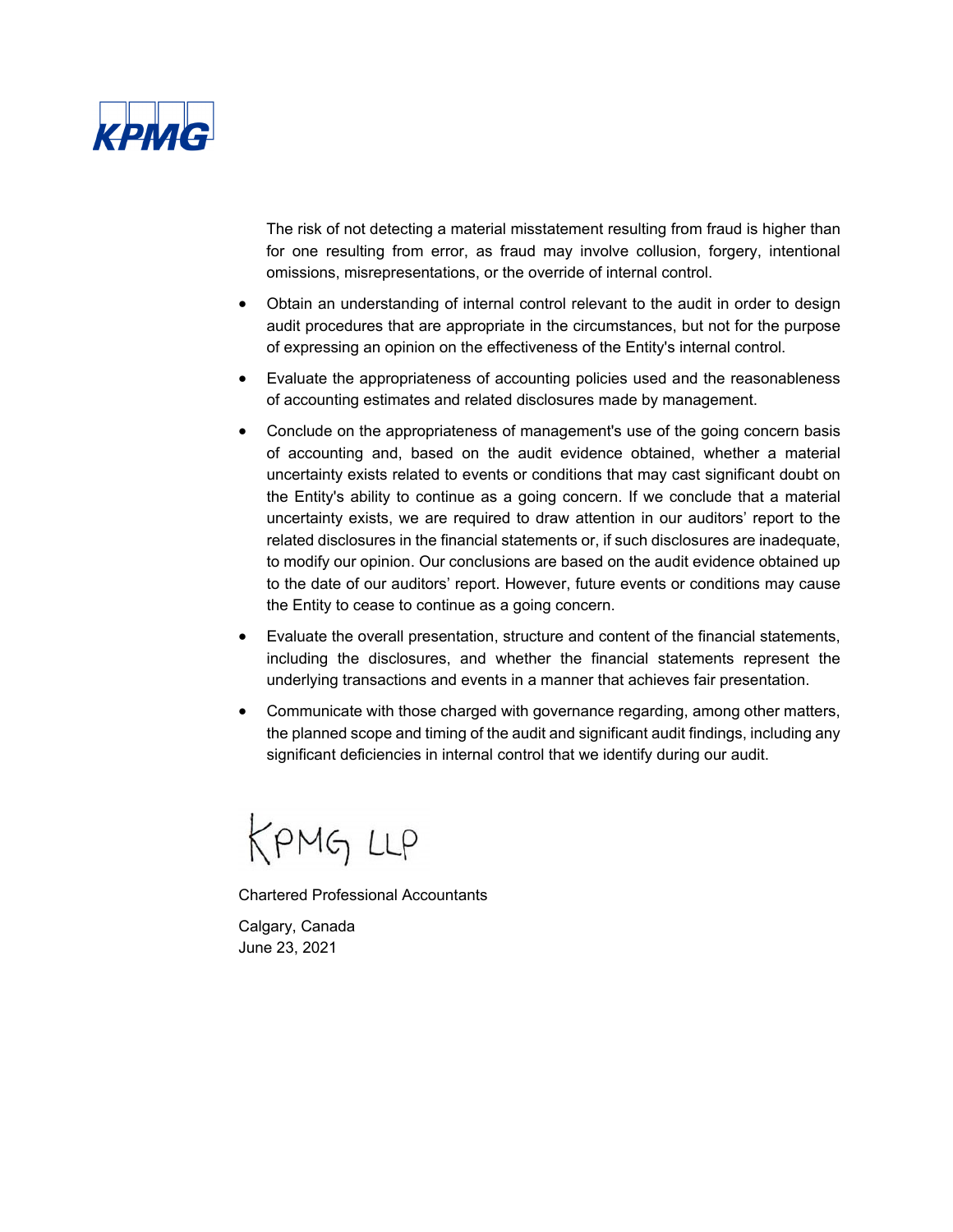

# **Statement of Financial Position**

**As at March 31, 2021, with comparative information for 2020**

| <b>ASSETS</b>                                                                                                               |                     |                   |                 |
|-----------------------------------------------------------------------------------------------------------------------------|---------------------|-------------------|-----------------|
| <b>Current</b>                                                                                                              |                     | 2021              | 2020            |
| Cash                                                                                                                        | \$                  | 867,453           | \$<br>51,324    |
| Short-term Investments (Note 3)                                                                                             |                     |                   | 702,736         |
| <b>Accounts Receivable</b>                                                                                                  |                     | 37,752            | 55,955          |
| Goods and Services Tax Recoverable                                                                                          |                     | 12,368            | 11,241          |
| Short-term Deposits                                                                                                         |                     | 8,245             | 49,425          |
| <b>Prepaid Expenses</b>                                                                                                     |                     | 68,851            | 135,512         |
|                                                                                                                             |                     | 994,669           | 1,006,193       |
| Capital Assets (Note 4)                                                                                                     |                     | 91,991            | 58,603          |
| Long-term Investments (Note 3)                                                                                              |                     | 21,259            | 21,951          |
| <b>Long-term Deposit</b>                                                                                                    |                     | 52,017            | 52,017          |
|                                                                                                                             | $\ddot{\bm{\zeta}}$ | 1,159,936         | \$<br>1,138,764 |
| <b>LIABILITIES</b>                                                                                                          |                     |                   |                 |
|                                                                                                                             |                     |                   |                 |
| <b>Current</b>                                                                                                              |                     |                   |                 |
| <b>Accounts Payable and Accrued Liabilities</b><br>Accrued Restructuring Costs (Note 14)                                    | \$                  | 17,690<br>107,500 | \$<br>8,660     |
| Employee Deductions Payable (Note 6)                                                                                        |                     | 46,094            | 39,887          |
| Deferred Contributions (Note 7)                                                                                             |                     | 183,579           | 189,346         |
|                                                                                                                             |                     | 354,863           | 237,893         |
|                                                                                                                             |                     | 6,696             |                 |
| <b>Deferred Capital Contributions (Note 8)</b>                                                                              |                     |                   | 23,081          |
| <b>Deferred Rent Liability</b>                                                                                              |                     | 90,115            |                 |
|                                                                                                                             |                     | 451,674           | 260,974         |
| <b>FUND BALANCES</b>                                                                                                        |                     |                   |                 |
|                                                                                                                             |                     |                   |                 |
| <b>Programs and Funds</b>                                                                                                   |                     | 251,591           | 415,642         |
| <b>Operating Reserve Fund</b>                                                                                               |                     | 456,671           | 462,148         |
|                                                                                                                             |                     | 708,262           | 877,790         |
|                                                                                                                             | $\mathsf{S}$        | 1,159,936         | \$<br>1,138,764 |
| <b>COMMITMENTS AND CONTINGENCIES (Note 11)</b><br><b>ECONOMIC DEPENDENCE (Note 12)</b><br><b>SUBSEQUENT EVENT (Note 14)</b> |                     |                   |                 |
| <b>APPROVED ON BEHALF OF THE BOARD</b>                                                                                      |                     |                   |                 |
| Philip Zachariah                                                                                                            | Director            |                   |                 |
| <b>Shantel Lockett</b>                                                                                                      | <b>Director</b>     |                   |                 |
|                                                                                                                             |                     |                   |                 |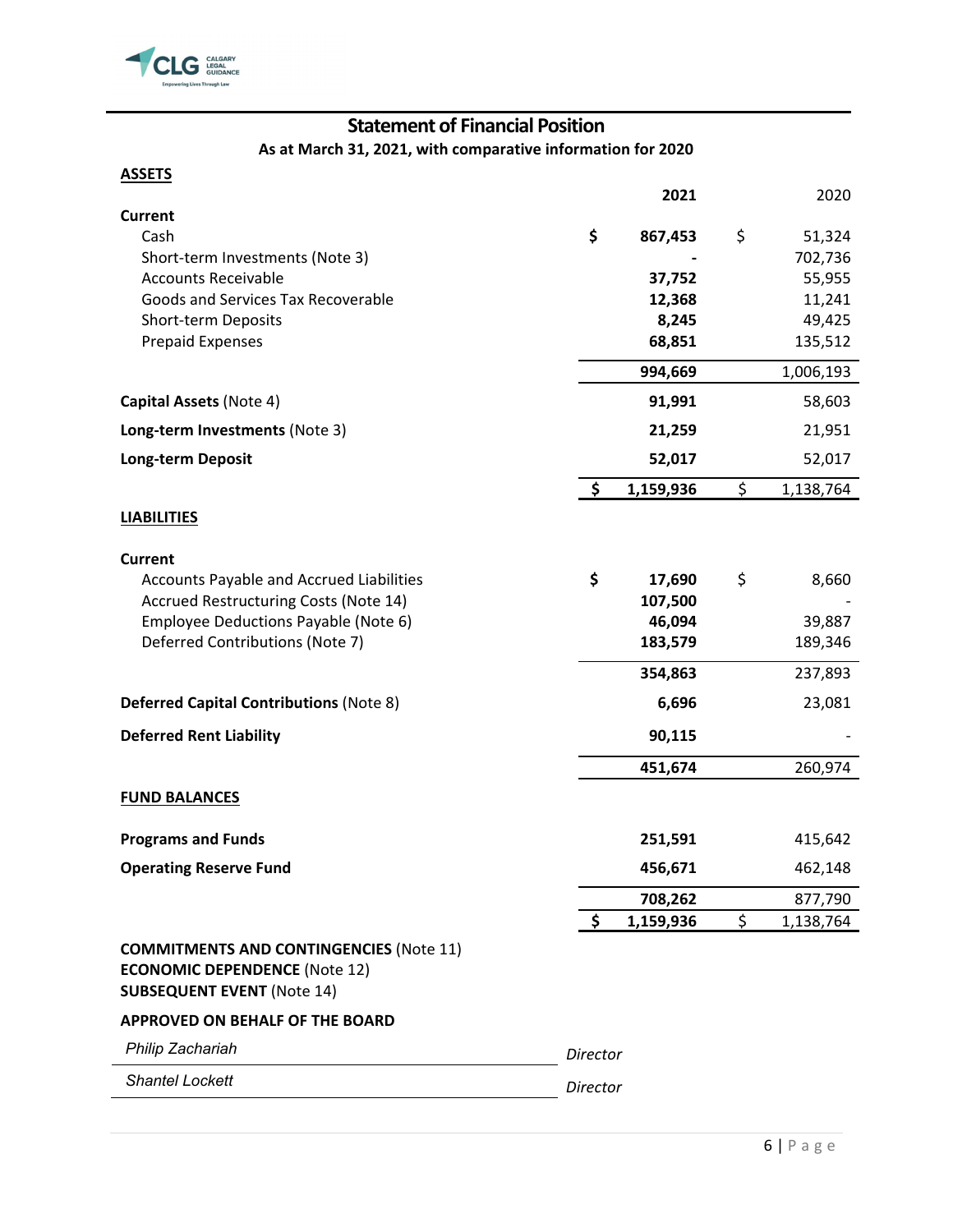

# **Statement ofOperations and Changesin Fund Balances For the year ended March 31, 2021, with comparative information for 2020**

|                                                                       | <b>Legal Services</b> | <b>DVFL</b>    | SBAP                         | Sawhoo<br>Mohkaak Tsi<br>Ma Taas | Advice-A-Thon            | Invested in<br><b>Capital Assets</b> | Programs &<br>Infra. Fund | <b>Total Programs &amp;</b><br><b>Funds 2021</b> | Op. Reserve<br>Fund<br>2021 | <b>Total 2021</b> | Total 2020  |
|-----------------------------------------------------------------------|-----------------------|----------------|------------------------------|----------------------------------|--------------------------|--------------------------------------|---------------------------|--------------------------------------------------|-----------------------------|-------------------|-------------|
| <b>REVENUE</b>                                                        |                       |                |                              |                                  |                          |                                      |                           |                                                  |                             |                   |             |
| Grants                                                                |                       |                |                              |                                  |                          |                                      |                           |                                                  |                             |                   |             |
| Alberta Law Foundation (Note 7)                                       | \$2,390,574           | \$<br>381,186  | $\ddot{\varsigma}$<br>33,692 | \$<br>184,548                    | \$                       | \$                                   | -Ś<br>$\sim$              | \$2,990,000                                      | Ś                           | \$2,990,000       | \$2,767,356 |
| United Way (Note 7)                                                   |                       |                |                              | 81,401                           |                          |                                      |                           | 81,401                                           |                             | 81,401            | 91,000      |
| City of Calgary, FCSS (Note 7)                                        |                       |                | 276,098                      | 139,493                          |                          |                                      | 28,000                    | 443,591                                          |                             | 443,591           | 420,822     |
| Solicitor General, Victims of Crime Fund (Note 7)                     |                       | 150,000        |                              |                                  |                          |                                      |                           | 150,000                                          |                             | 150,000           | 187,500     |
| Canada Summer Jobs (Note 7)                                           | 4,694                 |                |                              |                                  |                          |                                      |                           | 4,694                                            |                             | 4,694             | 18,759      |
| Anonymous Donor (Note 7)                                              |                       |                |                              |                                  |                          |                                      |                           |                                                  |                             |                   | 11,880      |
| Law Foundation of Ontario (Note 7)                                    |                       |                |                              | 20,000                           |                          |                                      |                           | 20,000                                           |                             | 20,000            | 20,000      |
| The Calgary Foundation (Notes 5 & 7)<br>COVID-19 Grants and Subsidies | 17,852<br>11,434      | 2,371<br>2,250 | 1,406<br>1,332               | 2,371<br>2,250                   |                          |                                      | 1,375<br>4,397            | 25,375<br>21,663                                 |                             | 25,375<br>21,663  | 9,485       |
| Law Society of Alberta                                                |                       |                |                              |                                  |                          |                                      |                           |                                                  |                             |                   | 76,229      |
| Donations                                                             |                       |                |                              |                                  |                          |                                      | 42,347                    | 42,347                                           |                             | 42,347            | 56,110      |
| <b>Event Sponsorships</b>                                             |                       |                |                              |                                  |                          |                                      |                           |                                                  |                             |                   | 17,001      |
| Casino (Note 7)                                                       |                       |                |                              |                                  |                          |                                      |                           |                                                  |                             |                   | 56,438      |
| Gladue Reports, Admin. Fees and Cost Reimbursements                   | 492                   | 2,499          |                              |                                  |                          |                                      | 12,000                    | 14,991                                           |                             | 14,991            | 18,279      |
| Interest Income                                                       |                       |                |                              |                                  |                          |                                      | 3,664                     | 3,664                                            | 7,878                       | 11,542            | 3,455       |
| Recognition of Deferred Contributions Related to                      |                       |                |                              |                                  |                          |                                      |                           |                                                  |                             |                   |             |
| Capital Assets (Note 8)                                               |                       |                | $\sim$                       | $\sim$                           | ٠                        | 16,385                               | ٠                         | 16,385                                           | ٠                           | 16,385            | 25,796      |
| <b>TOTAL REVENUE</b>                                                  | 2,425,046             | 538,306        | 312,528                      | 430,063                          | ×                        | 16,385                               | 91,783                    | 3,814,111                                        | 7,878                       | 3,821,989         | 3,780,110   |
| <b>EXPENSES</b>                                                       |                       |                |                              |                                  |                          |                                      |                           |                                                  |                             |                   |             |
| Advertising and Promotion                                             | 5,396                 | 861            | 510                          | 1,210                            |                          |                                      |                           | 7,977                                            |                             | 7,977             | 20,379      |
|                                                                       |                       |                |                              |                                  |                          | 45,681                               |                           | 45,681                                           |                             | 45,681            | 30,668      |
| Amortization<br><b>Audit Fees</b>                                     | 19,622                | 3,861          | 2,288                        | 6,861                            |                          |                                      |                           | 32,632                                           |                             | 32,632            | 18,001      |
| <b>Board Expenses</b>                                                 |                       |                |                              |                                  |                          |                                      | 35,445                    | 35,445                                           |                             | 35,445            | 4,833       |
| Client Service Costs and Program Supplies                             | 651                   |                |                              | 10                               |                          |                                      |                           | 661                                              |                             | 661               | 6,054       |
| Dues, Fees, Licenses and Memberships                                  | 40,865                | 8,386          | 3,931                        | 4,696                            |                          |                                      |                           | 57,878                                           |                             | 57,878            | 56,566      |
| <b>Equipment Lease</b>                                                | 6,470                 | 1,273          | 754                          | 1,509                            |                          |                                      |                           | 10,006                                           |                             | 10,006            | 7,877       |
| <b>Computer Expenses</b>                                              | 69,145                | 13,549         | 8,028                        | 21,591                           |                          |                                      |                           | 112,313                                          |                             | 112,313           | 123,129     |
| COVID-19 Safety Costs                                                 | 3,120                 | 491            | 291                          | 491                              |                          |                                      |                           | 4,393                                            |                             | 4,393             |             |
| <b>CRM Software</b>                                                   | 21,222                | 488            | 289                          | 488                              |                          |                                      |                           | 22,487                                           |                             | 22,487            | 18,512      |
| Furniture and Equipment Purchases                                     | 565                   | 53             | 31                           | 53                               |                          |                                      |                           | 702                                              |                             | 702               | 832         |
| Human Resource Costs (Note 9)                                         | 1,931,932             | 444,050        | 261,894                      | 321,705                          |                          |                                      | 18,503                    | 2,978,084                                        |                             | 2,978,084         | 2,906,787   |
| Insurance                                                             | 24,835                | 15,229         | 3,253                        | 3,177                            |                          |                                      | 705                       | 47,199                                           |                             | 47,199            | 41,746      |
| Interest and Bank Charges                                             | 2,135                 | 420            | 249                          | 420                              |                          |                                      |                           | 3,224                                            |                             | 3,224             | 3,057       |
| Interpreters                                                          | 564                   |                |                              |                                  |                          |                                      |                           | 564                                              |                             | 564               | 1,251       |
| <b>Meeting Costs</b>                                                  | 2,377                 | 483            | 354                          | 1,648                            |                          |                                      |                           | 4,862                                            |                             | 4,862             | 42,897      |
| <b>Moving Costs</b>                                                   | 15,065                | 2,881          | 1,707                        | 2,881                            |                          |                                      |                           | 22,534                                           |                             | 22,534            |             |
| <b>Office Supplies</b>                                                | 8,022                 | 1,327          | 828                          | 1,365                            |                          |                                      |                           | 11,542                                           |                             | 11,542            | 24,828      |
| Parking                                                               | 16,401                | 3,222          | 1,909                        | 3,582                            |                          |                                      |                           | 25,114                                           |                             | 25,114            | 23,665      |
| Postage and Courier                                                   | 1,302                 | 59             | 49                           | 59                               |                          |                                      |                           | 1,469                                            |                             | 1,469             | 3,279       |
| Printing                                                              | 1,940                 | 382            | 370                          | 382                              |                          |                                      |                           | 3,074                                            |                             | 3,074             | 14,305      |
| Rent and Utilities (Note 9)                                           | 254,864               | 50,145         | 29,711                       | 50,145                           |                          |                                      |                           | 384,865                                          |                             | 384,865           | 300,835     |
| Restructuring Costs (Note 14)                                         |                       |                |                              |                                  |                          |                                      | 107,500                   | 107,500                                          |                             | 107,500           |             |
| Professional Development                                              | 8,736                 | 3,869          | 72                           | 226                              |                          |                                      |                           | 12,903                                           |                             | 12,903            | 14,308      |
| Program Evaluation                                                    |                       |                |                              |                                  |                          |                                      |                           |                                                  |                             |                   | 5,821       |
| <b>Statues and Books</b>                                              | 4,344                 | 594            | 352                          | 594                              |                          |                                      |                           | 5,884                                            |                             | 5,884             | 5,458       |
| Telephone and Internet                                                | 14,297                | 2,817          | 1,667                        | 3,574                            |                          |                                      |                           | 22,355                                           |                             | 22,355            | 20,575      |
| Travel                                                                | 3,572                 | 4,401          | 307                          | 832                              |                          |                                      |                           | 9,112                                            |                             | 9,112             | 39,924      |
| Volunteer                                                             | 10,597                | 1,812          | 1,088                        | 2,120                            |                          |                                      |                           | 15,617                                           |                             | 15,617            | 42,146      |
| Website Development                                                   | 4,289                 | 444            | 263                          | 444                              |                          |                                      |                           | 5,440                                            |                             | 5,440             | 4,756       |
| <b>TOTAL EXPENSES</b>                                                 | 2,472,328             | 561,097        | 320,195                      | 430,063                          | $\overline{\phantom{a}}$ | 45,681                               | 162,153                   | 3,991,517                                        | $\cdot$                     | 3,991,517         | 3,782,489   |
| EXCESS (DEFICIENCY) OF REVENUE OVER EXPENSES                          | (47, 282)             | (22, 791)      | (7,667)                      |                                  | ÷,                       | (29, 296)                            | (70, 370)                 | (177, 406)                                       | 7,878                       | (169, 528)        | (2, 379)    |
| Fund Balances, Beginning of Year                                      |                       |                |                              |                                  |                          |                                      | 415,642                   | 415,642                                          | 462,148                     | 877,790           | 880,169     |
| Interfund Transfers (Note 10)                                         |                       |                |                              |                                  |                          |                                      | 13,355                    | 13,355                                           | (13, 355)                   |                   |             |
| Program Transfers (Note 10)                                           | 47,282                | 22,791         | 7,667                        |                                  |                          | 29,296                               | (107, 036)                |                                                  |                             |                   |             |
| FUND BALANCES, END OF YEAR                                            |                       |                |                              |                                  |                          |                                      | 251,591                   | 251,591                                          | 456,671                     | 708.262           | 877,790     |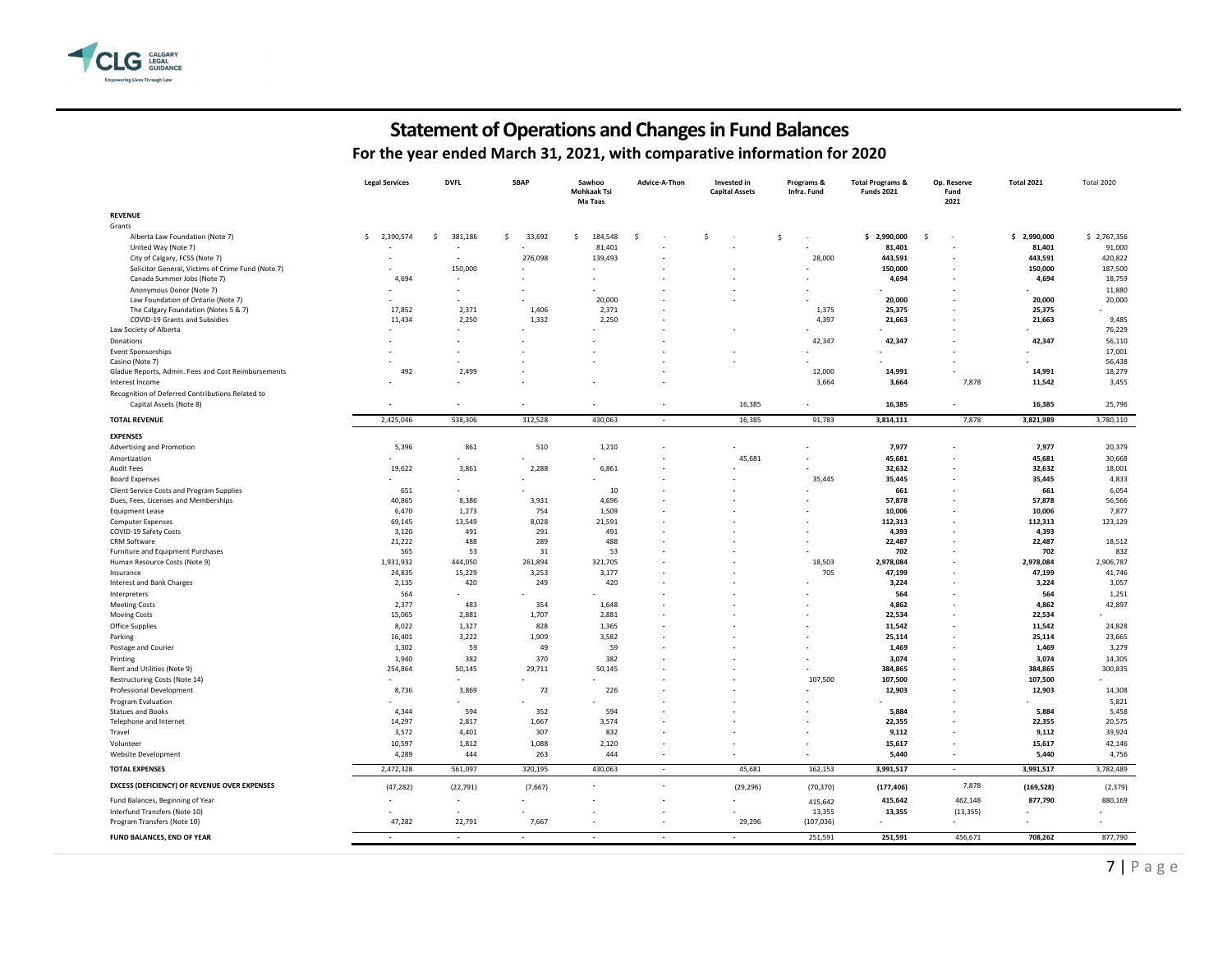

# **Statement of Cash Flows**

**For the year ended March 31, 2021, with comparative information for 2020**

|                                                       | 2021             | 2020           |
|-------------------------------------------------------|------------------|----------------|
| <b>OPERATING ACTIVITIES</b>                           |                  |                |
| Deficiency of Revenue Over Expenditures               | \$<br>(169, 528) | \$<br>(2, 379) |
| Items Not Affecting Cash                              |                  |                |
| <b>Amortization of Capital Assets</b>                 | 45,681           | 30,668         |
| <b>Interest Accrued and Reinvested on Investments</b> | (11, 542)        | (3, 455)       |
| Recognition of Grants Towards Capital Assets          | (16, 385)        | (25, 796)      |
| <b>Deferred Rent Liability</b>                        | 90,115           |                |
|                                                       |                  |                |
|                                                       | (61, 659)        | (962)          |
| Changes in Non-cash Working Capital                   |                  |                |
| <b>Accounts Receivable</b>                            | 18,203           | 18,101         |
| Goods and Services Tax Recoverable                    | (1, 127)         | (92)           |
| <b>Short-term Deposits</b>                            | 41,180           | (49, 425)      |
| <b>Employee Deductions Receivable</b>                 |                  | 37,588         |
| <b>Prepaid Expenses</b>                               | 66,661           | (78, 662)      |
| <b>Accounts Payable and Accrued Liabilities</b>       | 9,030            | (23,050)       |
| <b>Accrued Restructuring Costs</b>                    | 107,500          |                |
| <b>Employee Deductions Payable</b>                    | 6,207            | 39,887         |
| <b>Deferred Contributions</b>                         | (5,767)          | (12, 453)      |
|                                                       |                  |                |
|                                                       | 241,887          | (68, 106)      |
|                                                       | 180,228          | (69,068)       |
|                                                       |                  |                |
| <b>INVESTING ACTIVITIES</b>                           |                  |                |
| Proceeds from Sale of Short-term Investments          | 714,970          |                |
| Purchase of Short-term Investments                    |                  | (699, 973)     |
| <b>Purchase of Capital Assets</b>                     | (79,069)         | (6, 382)       |
|                                                       |                  |                |
|                                                       | 635,900          | (706, 355)     |
|                                                       |                  |                |
| <b>FINANCING ACTIVITIES</b>                           |                  |                |
| Payment of Long-term Deposit                          |                  | (28, 283)      |
|                                                       |                  |                |
|                                                       |                  | (28, 283)      |
| <b>INCREASE (DECREASE) IN CASH</b>                    | 816,129          | (803, 706)     |
|                                                       |                  |                |
| <b>CASH - BEGINNING OF YEAR</b>                       | 51,324           | 855,030        |
| <b>CASH - END OF YEAR</b>                             | \$<br>867,453    | \$<br>51,324   |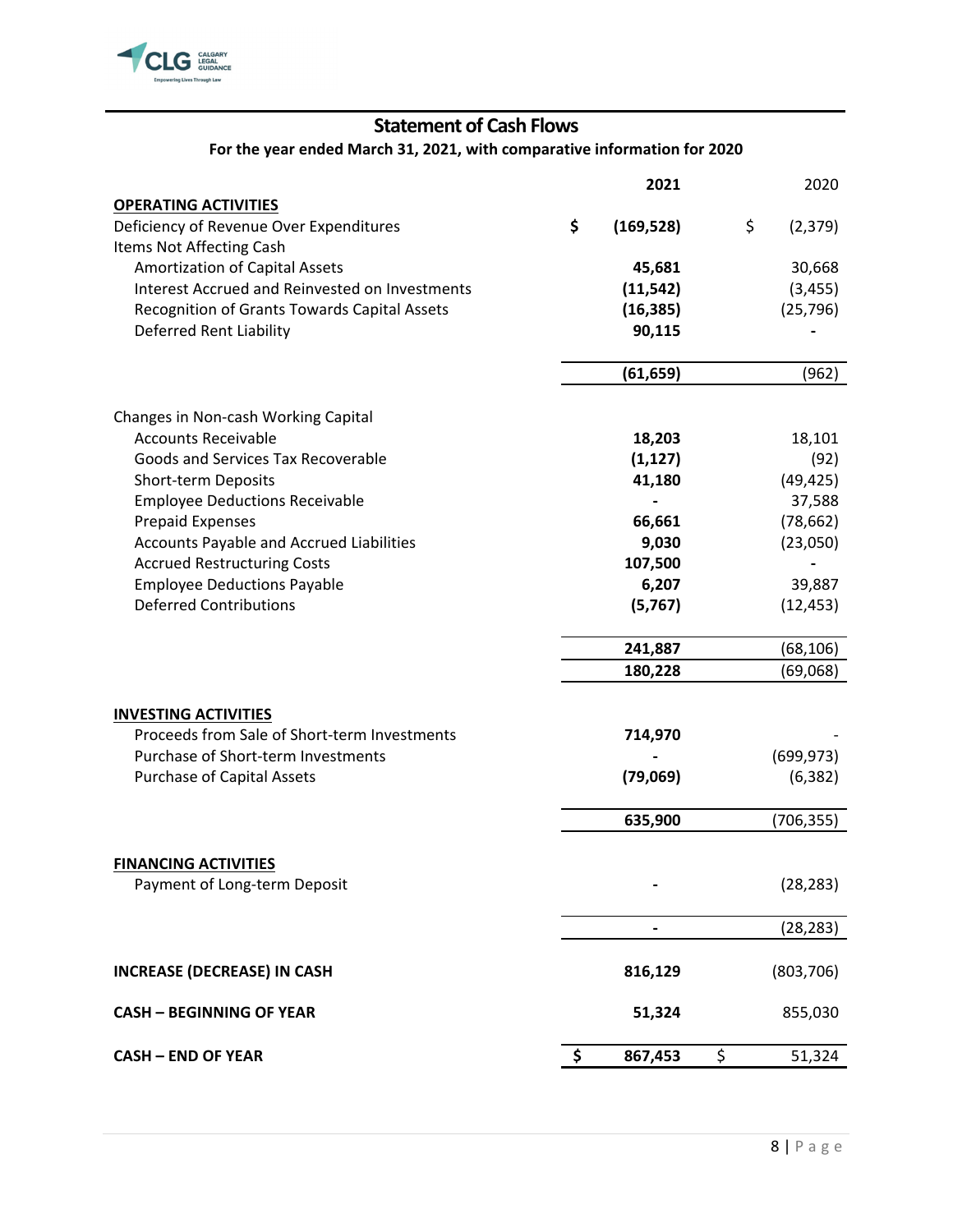

# 1. DESCRIPTION OF ORGANIZATION

The Calgary Legal Guidance Society (the "Society" or "CLG") was incorporated under the Societies Act of Alberta on June 15, 1977. The Society is registered as a charitable organization under the Income Tax Act of Canada, which provides the Society tax exempt status. The Society provides legal education and assistance to marginalized individuals through the various programs and funds detailed in Note 2.

# 2. SUMMARY OF SIGNIFICANT ACCOUNTING POLICIES

The financial statements of the Society have been prepared by management in accordance with Canadian accounting standards for not‐for‐profit organizations ("ASNPO"). The financial statements have, in management's opinion, been properly prepared using careful judgment with reasonable limits of materiality and within the framework of the significant accounting policies summarized below.

### **Cash**

Cash consists of cash on hand and bank deposits.

### **Capital Assets**

Capital assets are stated at cost less accumulated amortization. Capital assets are amortized over their estimated useful lives on a straight‐line basis over the following years:

| Computer Hardware             | 4  | straight-line |
|-------------------------------|----|---------------|
| Computer Software             | Δ  | straight-line |
| <b>Furniture and Fixtures</b> | Δ  | straight-line |
| Leasehold Improvements        | 10 | straight-line |

Contributed capital assets are recorded at fair value at the date of contribution if these assets would otherwise have been purchased by the Society.

Capital assets acquired during the year are not amortized until they are placed into use.

The Society tests for impairment whenever events or changes in circumstances indicate that the carrying amount of the assets may not be recoverable. Recoverability is assessed by comparing the carrying amount to the projected future net cash flows, the capital assets are expected to generate through their direct use and eventual disposition. When a test for impairment indicates that the carrying amount of an asset is not recoverable, an impairment loss is recognized to the extent the carrying value exceeds its fair value.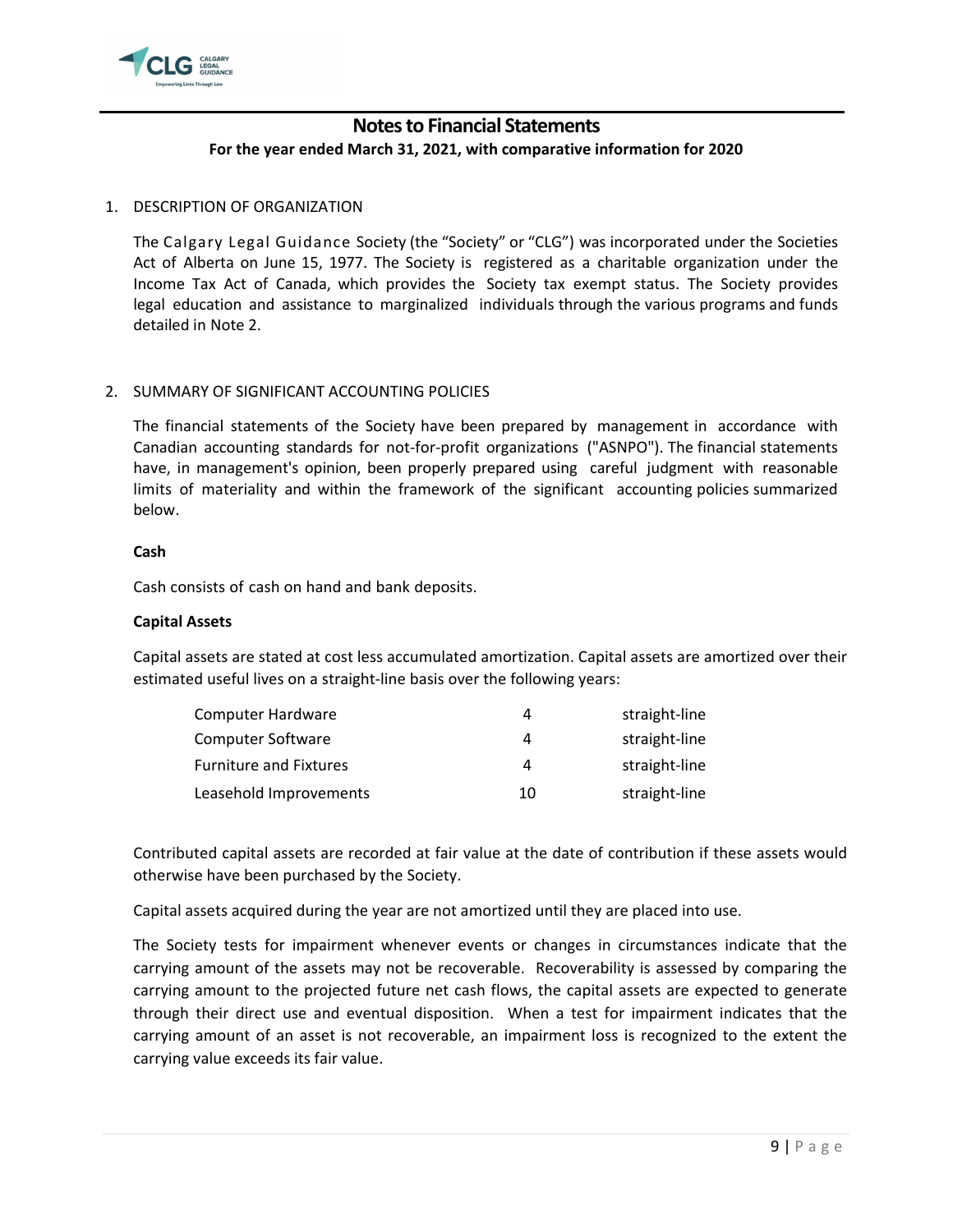

### 2. SUMMARY OF SIGNIFICANT ACCOUNTING POLICIES (cont'd)

### **Deferred Contributions**

Deferred contributions include unexpended grants, donations and other contributions received prior to the year‐end, which have a restriction on the use of the funds. Such restrictions are imposed by the contributor. These will be recorded as revenue in the year the Society complies with the restrictions.

### **Deferred Rent**

The Society is committed to an office lease which includesincrease in base rent. Base rent cost, including rent free periods and inducements, is amortized on a straight‐line basis over the life of the lease. Deferred rent liability represents the difference between amount paid and amount expensed.

### **Contributed Services**

Volunteers contribute their time during the year to assist the Society in carrying out its activities. Due to the difficulty in determining their fair value, contributed services are not recognized in the financial statements.

Contributed materials and other services are recorded at fair value at the date of contribution when the fair value can be reasonably estimated, and when the materials and services are used in the normal course of the Society's operations and would otherwise have been purchased.

#### **Government Assistance**

The Society applies for financial assistance under available government incentive programs. Government assistance related to current expenses and revenues is included in the determination of excess (deficiency) of revenue over expenses for the period. The Society has elected to account for such assistance as a contribution to revenue where applicable.

#### **Allocation of Expenses**

The Society allocates administrative wages and general support expenses across various programs based on approved grant budgets with their major funders. General support expenses include advertising and promotion, audit fees, dues, fees, licenses and memberships, equipment lease, computer expenses, CRM software expenses, furniture and equipment purchases, insurance, interest and bank charges, meeting costs, office supplies, parking, postage and courier, printing, professional development, statutes and books, telephone and internet, travel, volunteer expenses and website development costs.

#### **Long‐term Contracts**

The Society recognizes the expenses related to the provision of services to the Society under long‐term contracts (contracts with a term greater than one year) on a straight‐line basis over the life of the contract.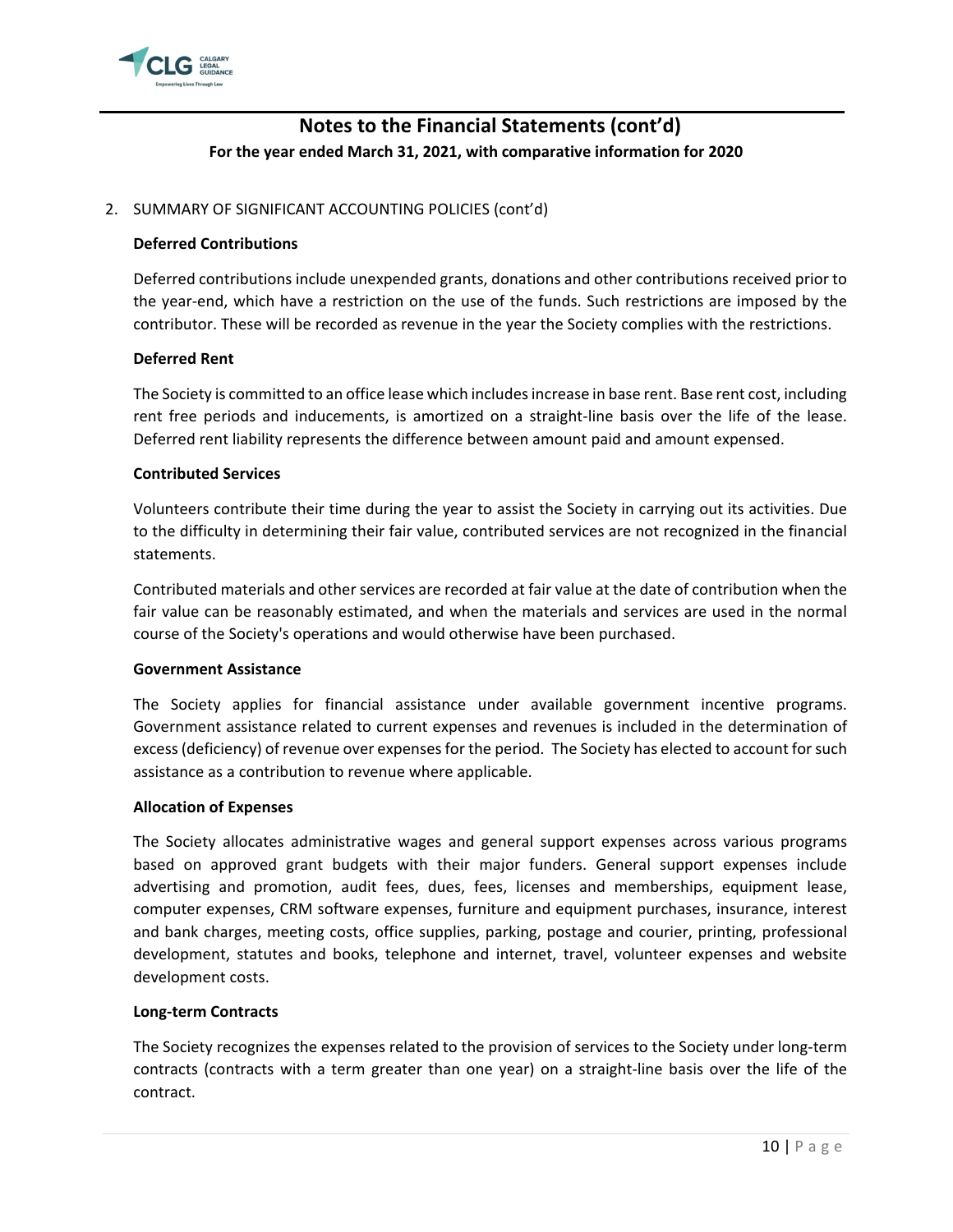

# 2. SUMMARY OF SIGNIFICANT ACCOUNTING POLICIES (cont'd)

### **Fund Presentation**

The statement of operations and changes in fund balances is presented by program function and therefore shown on a fund basis.

### **Programs and Funds**

### *Legal Services Program*

The Legal Services Program reports activities including the volunteer clinic which has been the core delivery model since inception, and follow-up services for matters that cannot be resolved at the clinic. The Legal Services Program also includes the Immigration program. The Immigration program addresses shortfalls in immigration and refugee legal support for those who have recently arrived in Canada. The program provides legal information, advice and assistance in areas of law that have a greater impact for immigrants and refugees.

### *Domestic Violence Family Law ("DVFL") Program*

The DVFL Program assists in providing legal assistance on family law matters including court ordered protection, emotional support, safety planning, applying for restitution and referrals to other support agencies to victims of family violence.

### *Social Benefits Advocacy Program ("SBAP")*

The SBAP reports the activities of providing services to clients regarding matters such as Alberta Works, Assured Income for Severely Handicapped, Employment Insurance and Worker's Compensation Benefit programs.

#### *Sawhoo Mohkaak Tsi Mah Taas Program*

The Sawhoo Mohkaak Tsi Ma Taas Program accounts for the activities of the Sawhoo Mohkaak Tsi Ma Taas Indigenous Access to Justice Program. The program helps in bridging the gap between Indigenous people and the Justice system.

#### *Advice‐A‐Thon Fund*

The Advice‐A‐Thon Fund accounts for the activities of CLG's Advice‐A‐Thon events. The event occurs annually as a fundraiser for CLG. The net revenue after event expenses is treated as unrestricted revenue to support CLG's other programs and services.

#### *Invested in Capital Assets Fund*

The Invested in Capital Assets fund reports the assets, liabilities, revenue and expenses related to the Society's capital assets.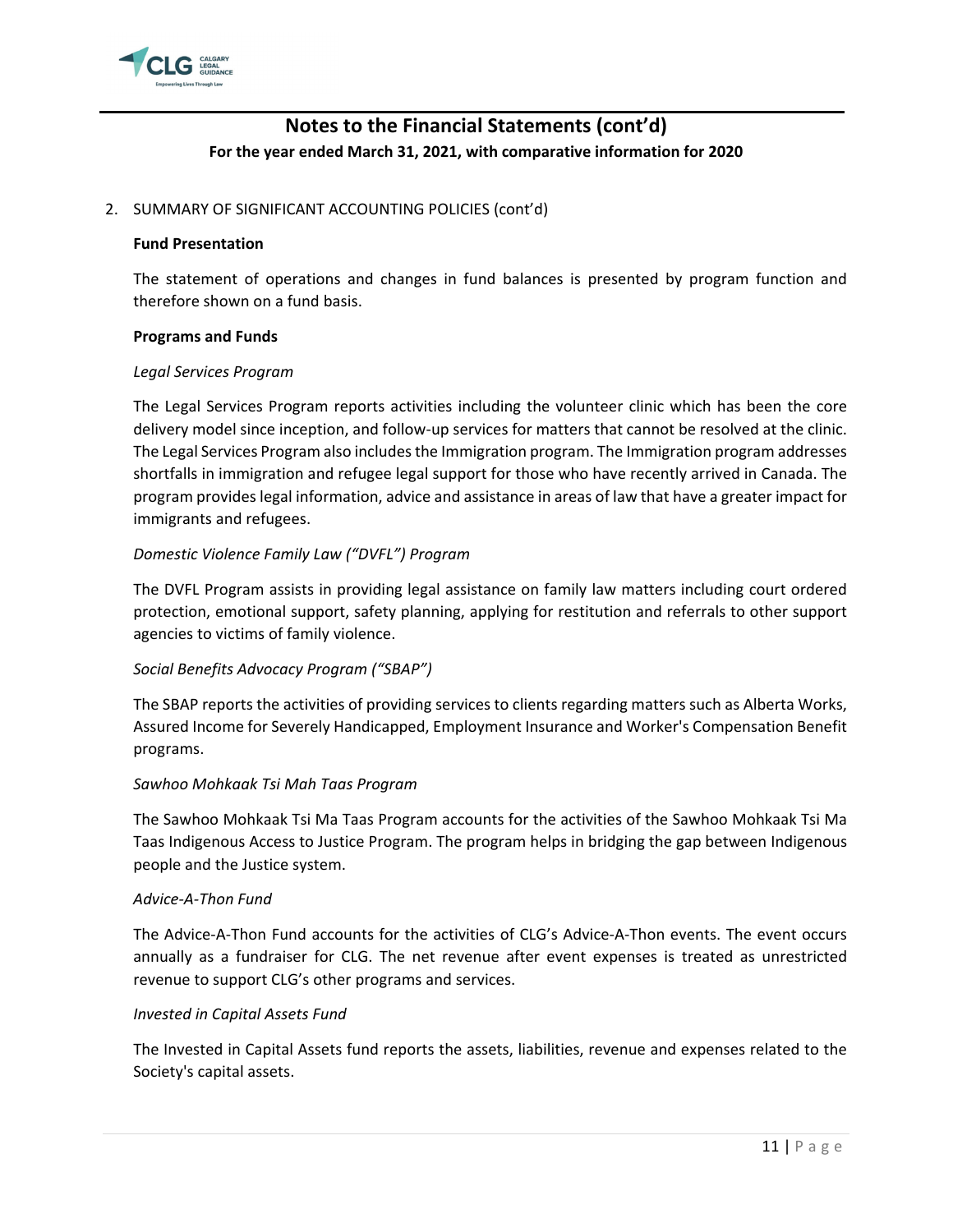

# 2. SUMMARY OF SIGNIFICANT ACCOUNTING POLICIES (cont'd)

# *Programs and Infrastructure Fund*

The Programs and Infrastructure Fund reports the Society's unrestricted resources available for use by other programs or restricted funds in the event of a funding deficit. The Fund is maintained through unrestricted donations and unrestricted revenue surpluses that do not otherwise have to be returned to the funder.

### **Internally Restricted Funds**

### *Operating Reserve Fund*

The Operating Reserve Fund is a fund internally restricted by CLG's Board of Directors intended to ensure an orderly wind down of operations in the event that the Society is unable to continue as a going concern. The Operating Reserve Fund is not intended to replace a temporary loss of funds (unbudgeted or otherwise); to replace a partial but permanent loss of funds (unbudgeted or otherwise); to eliminate an ongoing budget gap; to be used for unbudgeted or special non‐recurring expenses; or, to be used for uninsured losses. The balance of the fund is evaluated on a regular basis to ensure that there is a sufficient balance available in the event that the fund needs to be used.

#### **Revenue Recognition**

The Society follows the deferral method of accounting for contributions.

- a) Unrestricted contributions are recognized as revenue of the respective Program or Fund when received or receivable.
- b) Restricted contributions are recognized as revenue of the respective Program or Fund in the year in which the related expenses are incurred.
- c) Fees for services are recognized as revenue within the respective Program or Fund when such services are delivered.
- d) Interest is recognized as revenue within the respective Program or Fund when received or receivable if the amount to be received can be reasonably estimated and collection is reasonably assured.
- e) Restricted contributions related to capital assets are recognized into revenue of the Invested in Capital Asset Fund in the year in which the related amortization expense is incurred over the useful life of the related asset.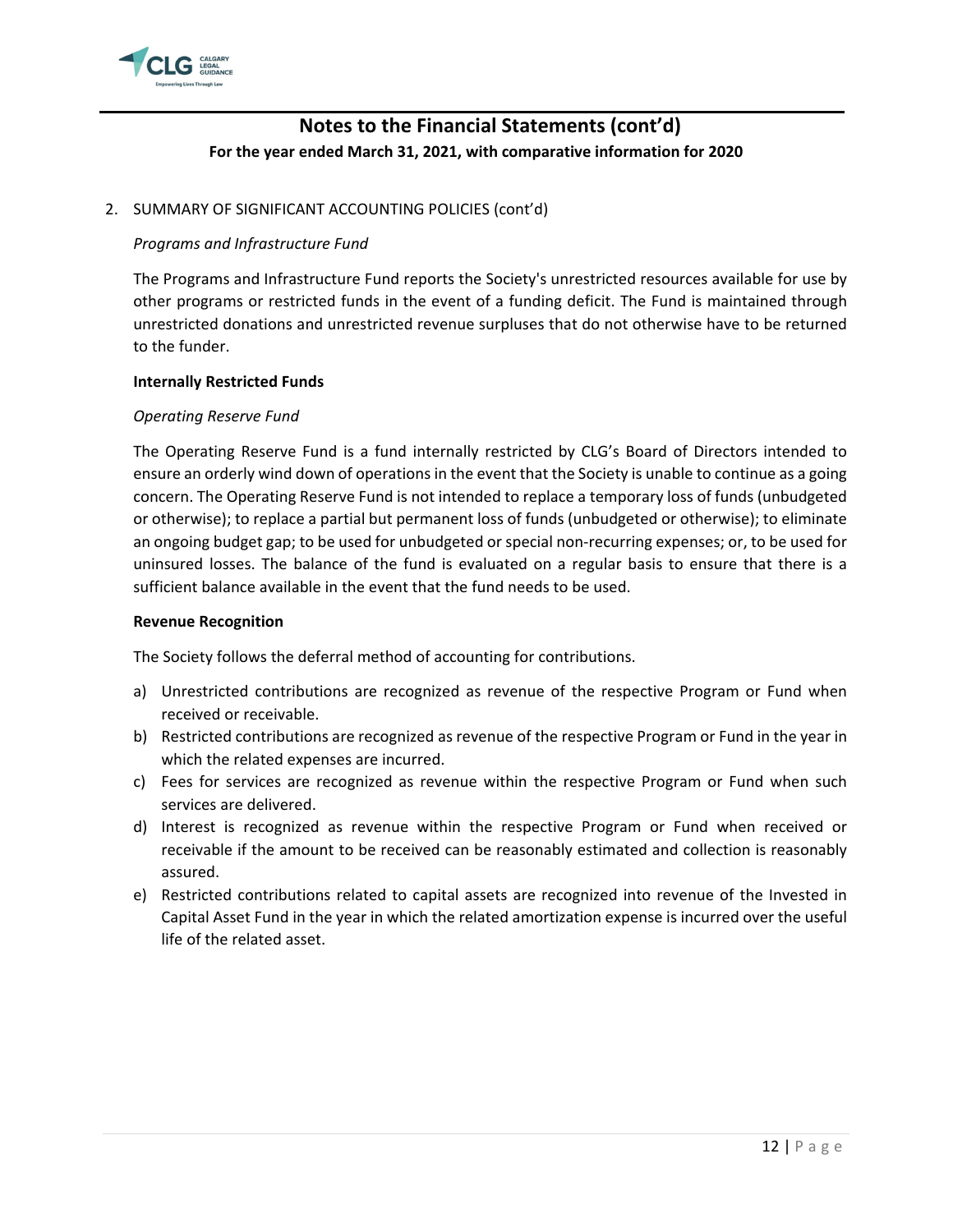

# 2. SUMMARY OF SIGNIFICANT ACCOUNTING POLICIES (cont'd)

### **Group Registered Retirement Savings Plan**

The Society operates a defined contribution registered retirement savings plan ("RRSP") for its employees. The assets of the RRSP are held and administered separately from assets of the Society by an independent administrator. Contributions paid and expensed under human resource costs for the year ended March 31, 2021 amounted to \$91,528 (2020 ‐ \$72,431). These contributions do not include any voluntary personal contributions made by employees.

### **Financial Instruments**

### *Measurement*

The Society initially measures its financial assets and liabilities at fair value, except for certain related party transactions which are measured at the carrying amount or exchange amount. The Society subsequently measures all financial assets and financial liabilities at amortized cost, except equity instruments quoted in an active market, which are reported at fair value with any unrealized gains and losses reported in excess of revenue over expenses.

Financial assets subsequently measured at amortized cost include cash, accounts receivable, goods and services tax recoverable, short-term investments, and long-term investments.

Financial liabilities subsequently measured at amortized cost include accounts payable and accrued liabilities, accrued restructuring costs and employee deductions payable.

### *Impairment*

Financial assets subsequently measured at amortized cost are tested for impairment when there are indications that an impairment exists. The amount of write‐down is recognized as an impairment loss in excess(deficiency) of revenue over expenses. A previously recognized impairment loss may be reversed to the extent of an improvement, provided it is no greater than the amount that would have been reported at the date of the reversal had the impairment not been recognized previously. The amount of the reversal is recognized in excess (deficiency) of revenue over expenses in the period the reversal occurs.

### *Transaction costs*

The Society recognizes transaction costs on financial instruments subsequently measured at fair value in the Statement of Operations and Changes in Fund Balances in the period the costs are incurred. Financial instruments subsequently measured at amortized cost are adjusted for financing fees and transaction costs which are directly attributable to the origination and acquisition of the financial instrument.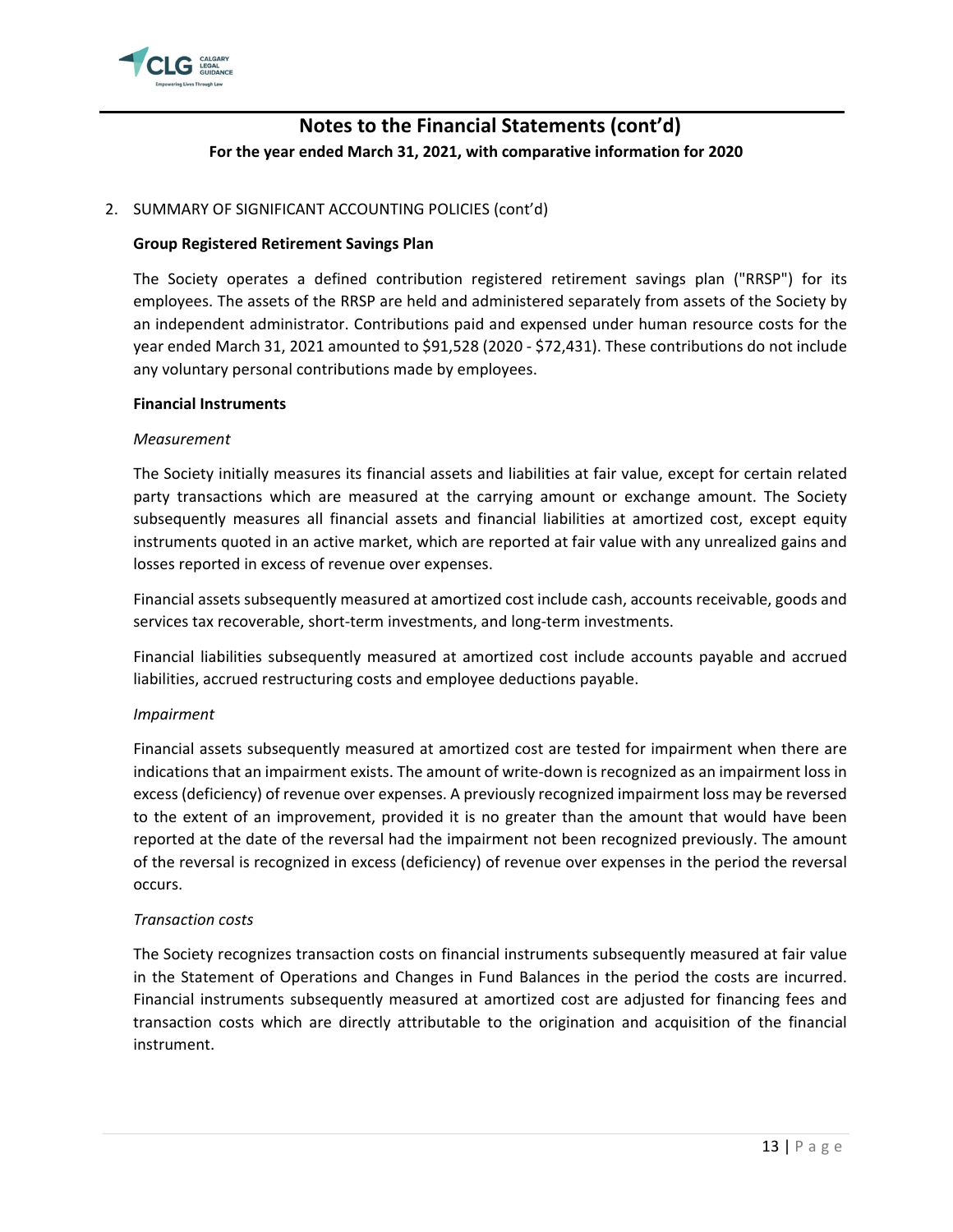

# 2. SUMMARY OF SIGNIFICANT ACCOUNTING POLICIES (cont'd)

### **Measurement Uncertainty**

The preparation of financial statements in conformity with ASNPO requires management to make estimates and assumptions that affect the reported amount of assets and liabilities, disclosure of contingent assets and liabilities at the date of the financial statements and the reported amounts of revenues and expenses during the period. Estimates and assumptions include the estimated useful life of capital assets for amortization purposes, and the net recoverable amount of accounts receivable, capital assets and the allocation of general support expenses to programs. By their nature, these estimates are subject to measurement uncertainty, and the effect on the financial statements of changes in such estimates in future periods could be significant.

### **COVID‐19 Pandemic**

On March 11, 2021, the World Health Organization declared the Coronavirus COVID‐19 ("COVID‐19") outbreak a pandemic. This has resulted in governments worldwide, including the Canadian and Alberta governments, enacting emergency measures to combat the spread of the virus. These measures, which include the implementation of travel bans, self-imposed quarantine periods, closures of non-essential businesses, and physical distancing, have caused material disruption to businesses in Calgary resulting in an economic slowdown. Governments and central banks have reacted with significant monetary and fiscal interventions designed to stabilize economic conditions. The duration and magnitude of the impact on the overall economy related to the COVID‐19 pandemic is not known at this time.

As at the reporting date, the Society has not experienced any temporary declines in the fair value of investments and related investment income, declines in fundraising income, or declines in grants or other funding etc. in relation to the COVID‐19 pandemic.

The Society has determined that COVID‐19 has had no impact on its contracts or lease agreements, the assessment of provisions and contingent liabilities, or the timing of revenue recognition on its financial statements as at March 31, 2021.

The Society experienced a loss of revenue due to the cancellation of its charitable casino, however the charitable casino has been tentatively rescheduled for the  $4<sup>th</sup>$  quarter of fiscal year 2021.

The Society also cancelled several fundraising events, including the Advice‐A‐Thon, during the year due to the pandemic. The Society is currently working on restarting the event and is tentatively planning on holding its Advice‐A‐Thon in the Autumn of 2021.

The Society continues to use its capital assets and management has not assessed any impairment that needs to be recognized on these assets as at March 31, 2021. The Society also continues to manage liquidity risk by forecasting and assessing cash flow requirements on an ongoing basis. As at March 31, 2021, the Society continues to meet its contractual financial obligations within normal payment terms and the Society's exposure to credit risk remains largely unchanged.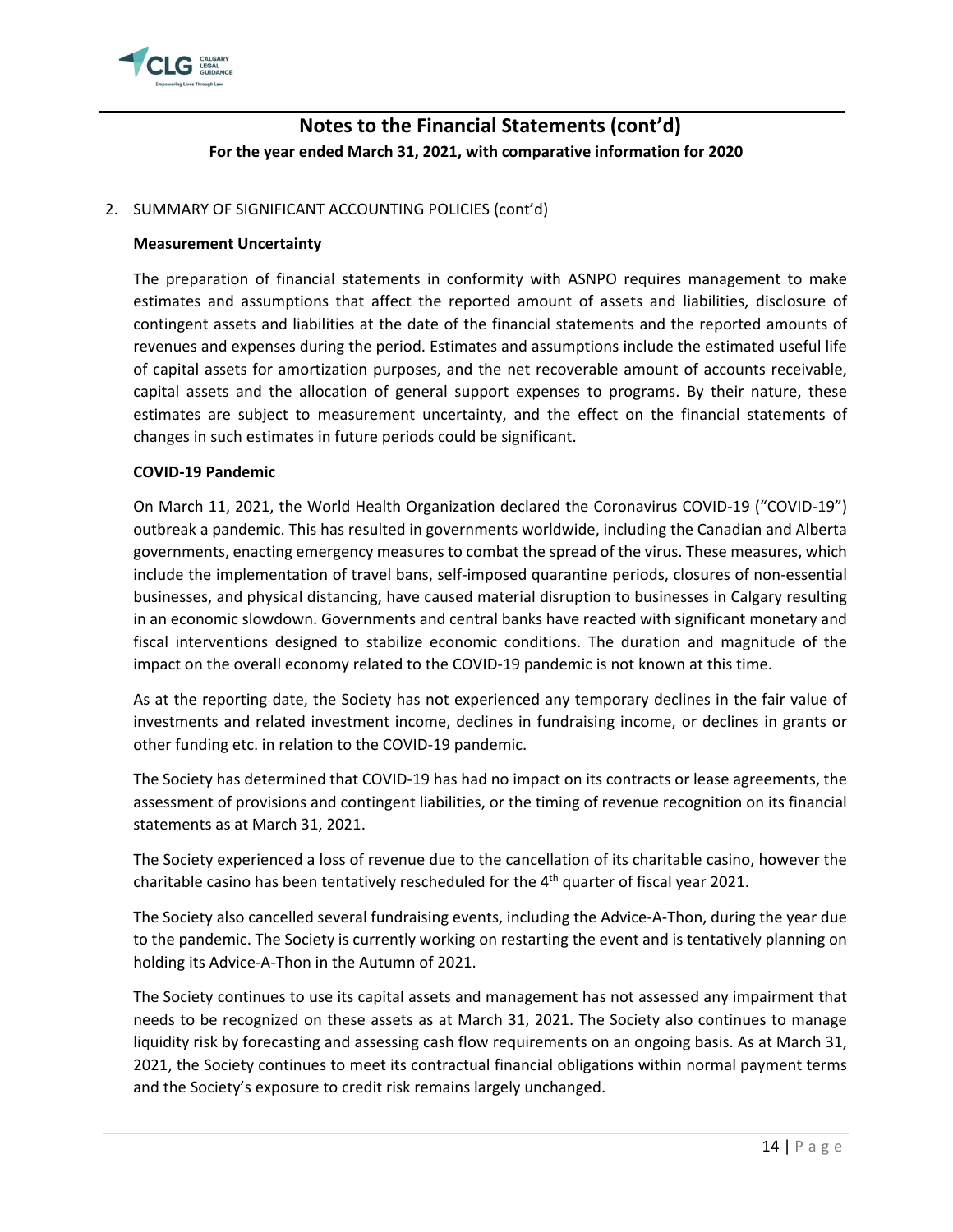

# 2. SUMMARY OF SIGNIFICANT ACCOUNTING POLICIES (cont'd)

The uncertainties around the outbreak of COVID‐19 pandemic required the use of judgments and estimates which resulted in no material impacts for the year ended March 31, 2021. The future impact of COVID‐19 uncertainties could generate, in the future reporting periods, a significant risk of material adjustment to the reported amounts of assets, liabilities, revenue and expenses in the financial statements.

While the disruption is currently expected to be temporary, there is considerable uncertainty around its duration. The Society is unclear if this disruption will negatively impact its future operating results. The related financial impact and duration cannot be reasonably estimated at this time. These estimates and assumptions are reviewed periodically and, as adjustments become necessary, they are reported on the statement of operations in the periods in which they become known. Consequently, actual results could differ from those estimates.

### 3. INVESTMENTS

|                                                      | 2021                     | 2020    |
|------------------------------------------------------|--------------------------|---------|
| Short-Term Guaranteed Investment Certificates (GICs) | $\overline{\phantom{0}}$ | 702.736 |
| Long-Term Guaranteed Investment Certificates (GICs)  | 21.259                   | 21,951  |
|                                                      | 21.259                   | 724.687 |

The GICs held by the Society bear interest at 2.10% (2020 – 2.15% to 1.85%) and mature in July 2023 (2020 ‐ January 2021 and July 2023).

### 4. CAPITAL ASSETS

|                               |         |              | 2021            | 2020     |
|-------------------------------|---------|--------------|-----------------|----------|
|                               | Cost    | Accumulated  | <b>Net Book</b> | Net Book |
|                               |         | Amortization | Value           | Value    |
| Computer Hardware             | 89,140  | 42,643       | 46,497          | 21,395   |
| <b>Computer Software</b>      | 19,990  | 13,935       | 6.055           | 11,052   |
| <b>Furniture and Fixtures</b> | 26,141  | 2.614        | 23,527          |          |
| Leasehold Improvements        | 157,859 | 141,947      | 15,912          | 26,156   |
|                               | 293,130 | 201,139      | 91,991          | 58,603   |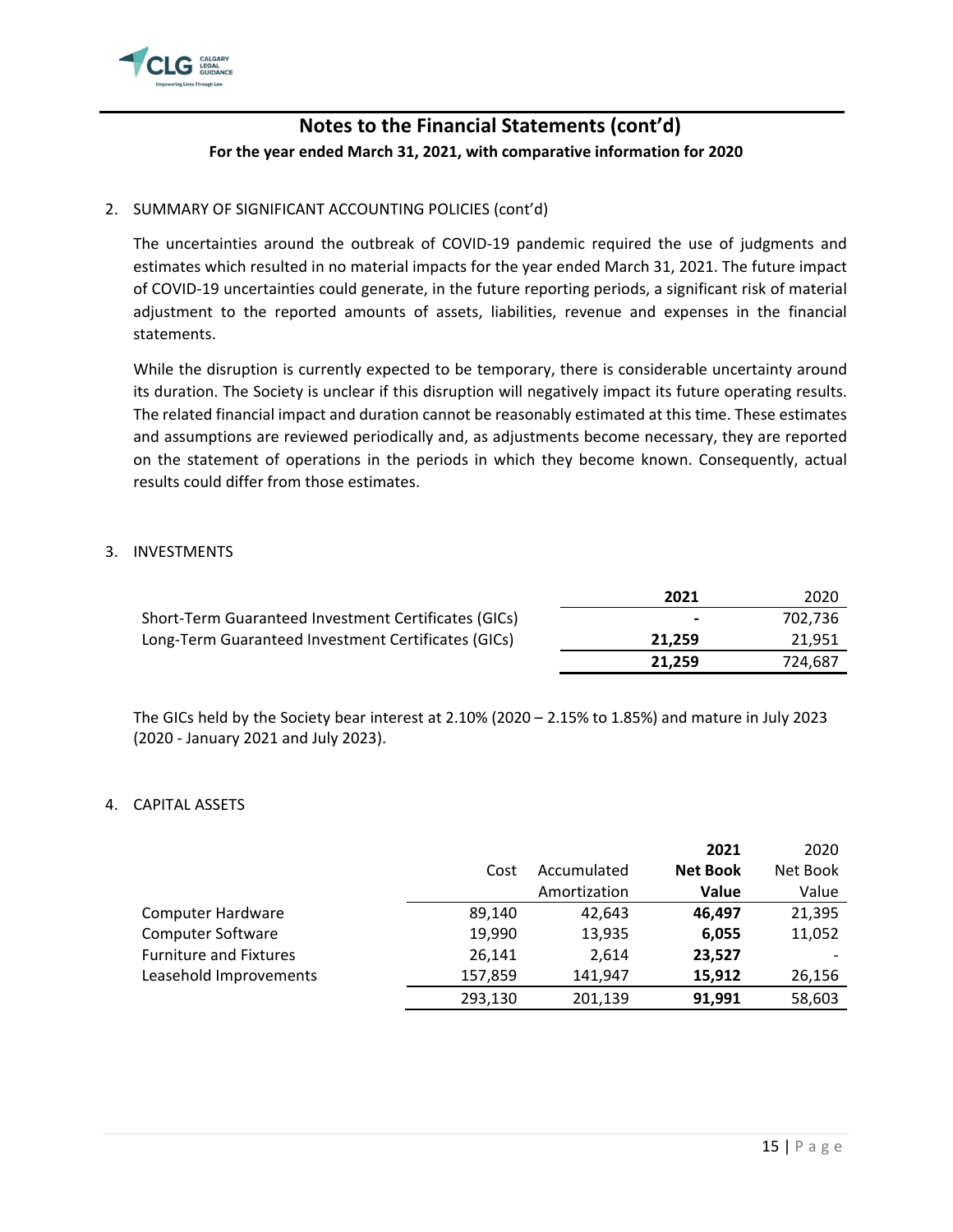

### 5. DONATION FROM THE CALGARY FOUNDATION

The Calgary Foundation (the "Foundation") administers an endowment fund program for the Society. All capital contributions made to the endowment fund will be retained by the Foundation in perpetuity and will be invested in accordance with the Foundation's investment policies. At March 31, 2021, the fair market value of the fund was \$36,018 (2020 ‐ \$33,754). The Foundation is permitted to charge the Society a fee for its expenses in administering the fund. Administration fees of \$423 (2020 ‐ \$424) were charged to the Society during the year. An annual allocation of 5% of the fair market value of the fund as at June 30 of each year is paid to the Society. As the Society does not control the capital fund, the balance of the fund is not reflected in these financial statements.

An allocation of \$1,375 (2020 ‐ \$1,268) was received during the year and has been recognized in the current year's donation revenue pursuant to the Society's accounting policy for unrestricted contributions.

### 6. GOVERNMENT REMITTANCES PAYABLE

As at year end, employee deductions payable includes \$38,028 (2020 ‐ \$39,887) in statutory government remittances payable to Canada Revenue Agency. The balance payable of \$46,094 (2020 ‐ \$39,887) is net of a reduction of \$nil (2020 - \$9,485) made under the Government of Canada's Temporary Wage Remittance Subsidy administered by the Canada Revenue Agency. The balance payable has been paid subsequent to the Society's year end.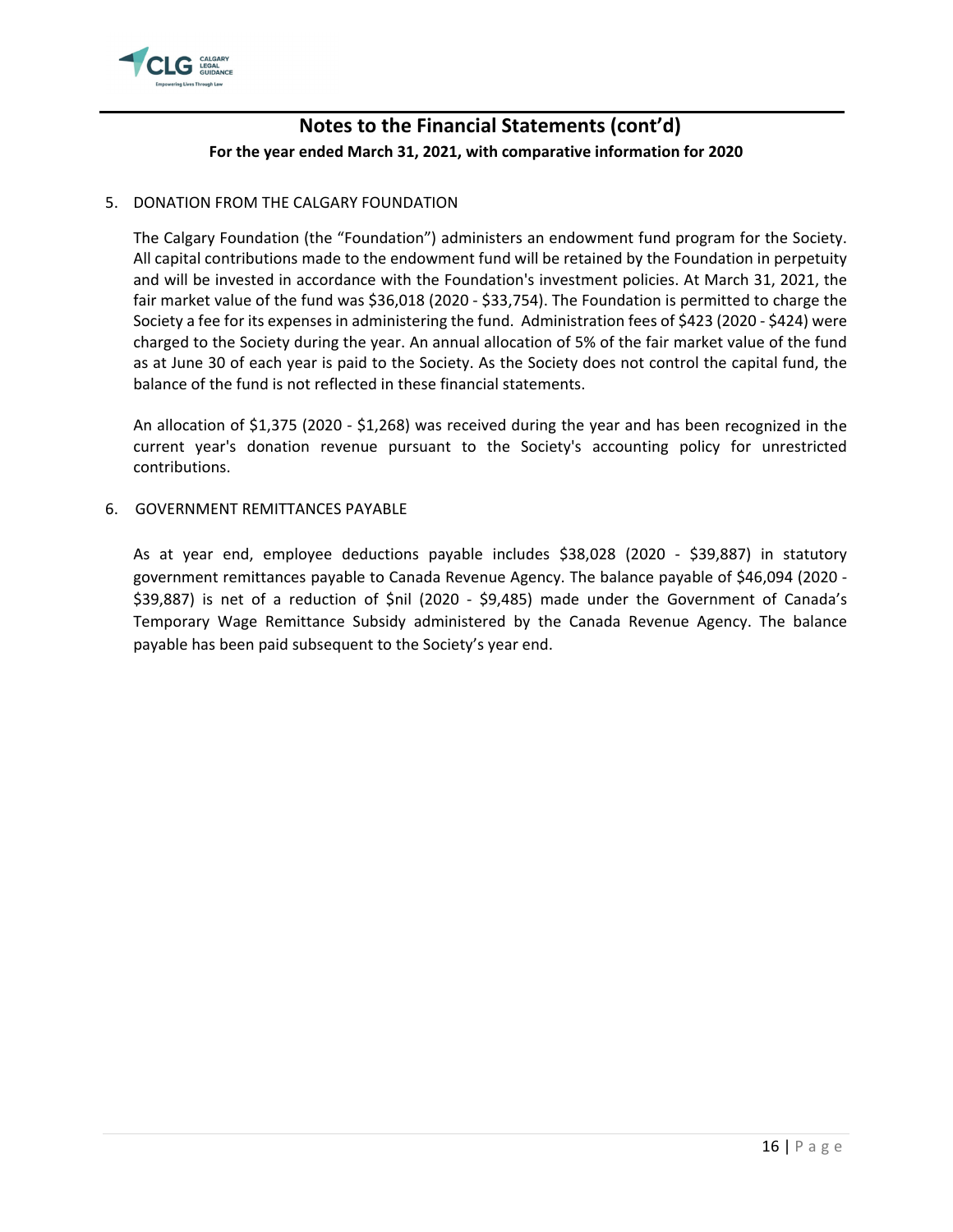

# 7. DEFERRED CONTRIBUTIONS

Deferred contributions related to operations are to be used for the purpose of the relevant Society program and if not, may be required to be returned to the funder. Deferred contributions related to restricted funds are to be used for the specific purpose as designated by the funder and if not, may be required to be returned to the funder. Changes in the deferred contributions related to both operations and restricted funds are as follows:

|                                                                     | Beginning<br>Balance | Contributions | Utilization | Repayment | 2021    | 2020    |
|---------------------------------------------------------------------|----------------------|---------------|-------------|-----------|---------|---------|
| <b>Deferred Contributions</b>                                       |                      |               |             |           |         |         |
| Alberta Law Foundation<br>Core operating                            |                      | 2,990,000     | 2,990,000   |           |         |         |
| Other Funders<br>Victims of Crime Fund                              | 112,500              | 150,000       | 150,000     |           | 112,500 | 112,500 |
| City of Calgary, FCSS* - Social<br><b>Benefits Advocacy Program</b> | 2,274                | 273,824       | 276,098     |           |         | 2,274   |
| City of Calgary, CPIP** -<br>Sawhoo Mohkaak Tsi Ma Taas<br>Program  | 74,572               | 136,000       | 139,493     |           | 71,079  | 74,572  |
| City of Calgary, FCSS* -Board<br>Development                        |                      | 28,000        | 28,000      |           |         |         |
| Canada Summer Jobs                                                  |                      | 4,694         | 4,694       |           |         |         |
| United Way- Sawhoo<br>Mohkaak Tsi Ma Taas<br>Program                |                      | 81,401        | 81,401      |           |         |         |
| Law Foundation of Ontario                                           |                      | 20,000        | 20,000      |           |         |         |
| The Calgary Foundation -<br><b>Remote Service Delivery</b>          |                      | 24,000        | 24,000      |           |         |         |
| The Calgary Foundation - PPE                                        |                      | 4,397         | 4,397       |           |         |         |
| Canada Revenue Agency<br>Temp. Wage Remittance<br>Subsidy           |                      | 17,266        | 17,266      |           |         |         |
|                                                                     | 189,346              | 3,729,582     | 3,735,349   | $\sim$    | 183,579 | 189,346 |

Family Community Support Services

\*\* Crime Prevention Investment Plan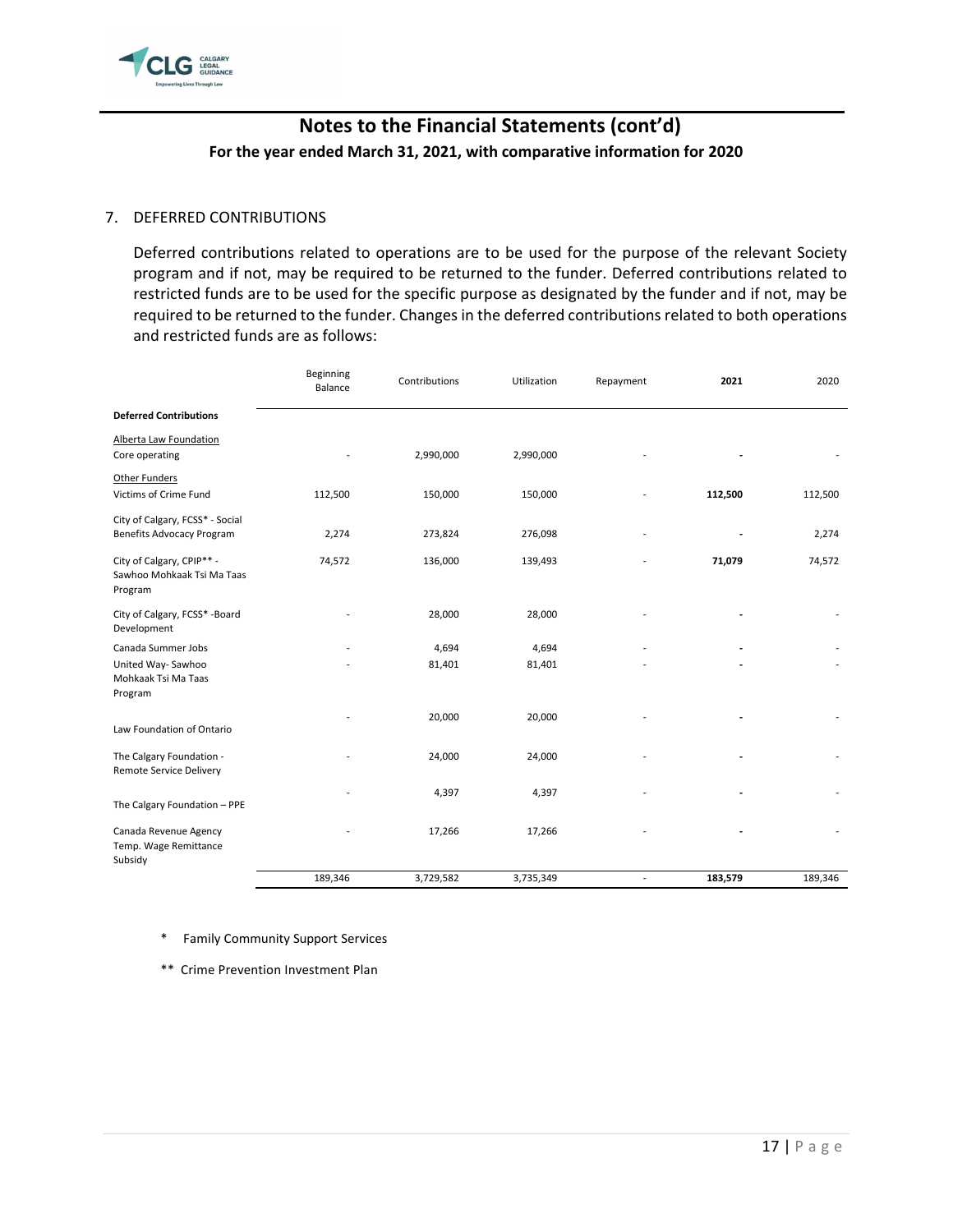

### 8. DEFERRED CAPITAL CONTRIBUTIONS

Restricted contributions received for the purchase of capital assets are deferred and amortized into income on the same basis as the amortization of the capital assets acquired.

|                           | Beginning<br><b>Balance</b> | Contributions | Amortization | 2021           | 2020   |
|---------------------------|-----------------------------|---------------|--------------|----------------|--------|
| Alberta Law<br>Foundation | 7,878                       | -             | 7,878        | $\blacksquare$ | 7,878  |
| Alberta Law<br>Foundation | 13,554                      | -             | 6,858        | 6,696          | 13,554 |
| Government of<br>Alberta  | 1,649                       | -             | 1,649        | $\blacksquare$ | 1,649  |
|                           | 23,081                      |               | 16,385       | 6,696          | 23,081 |

### 9. ALLOCATION OF EXPENSES

The allocation of certain expenses that are not directly attributable to a specific program, including administrative wages and benefits, general support expenses, and rent and utilities expenses are allocated to the following programs as follows:

|                            | % Allocation | % Allocation |
|----------------------------|--------------|--------------|
|                            | (2021)       | (2020)       |
| Legal Services             | 66%          | 62%          |
| <b>DVFL</b>                | 13%          | 14%          |
| <b>SBAP</b>                | 8%           | 10%          |
| DAL/LRS                    | 0%           | 3%           |
| Sawhoo Mohkaak Tsi Ma Taas | 13%          | 11%          |
|                            | 100%         | 100%         |

The allocations are based on approved grant budgets which are prepared by the Society and approved by the Society's major funders.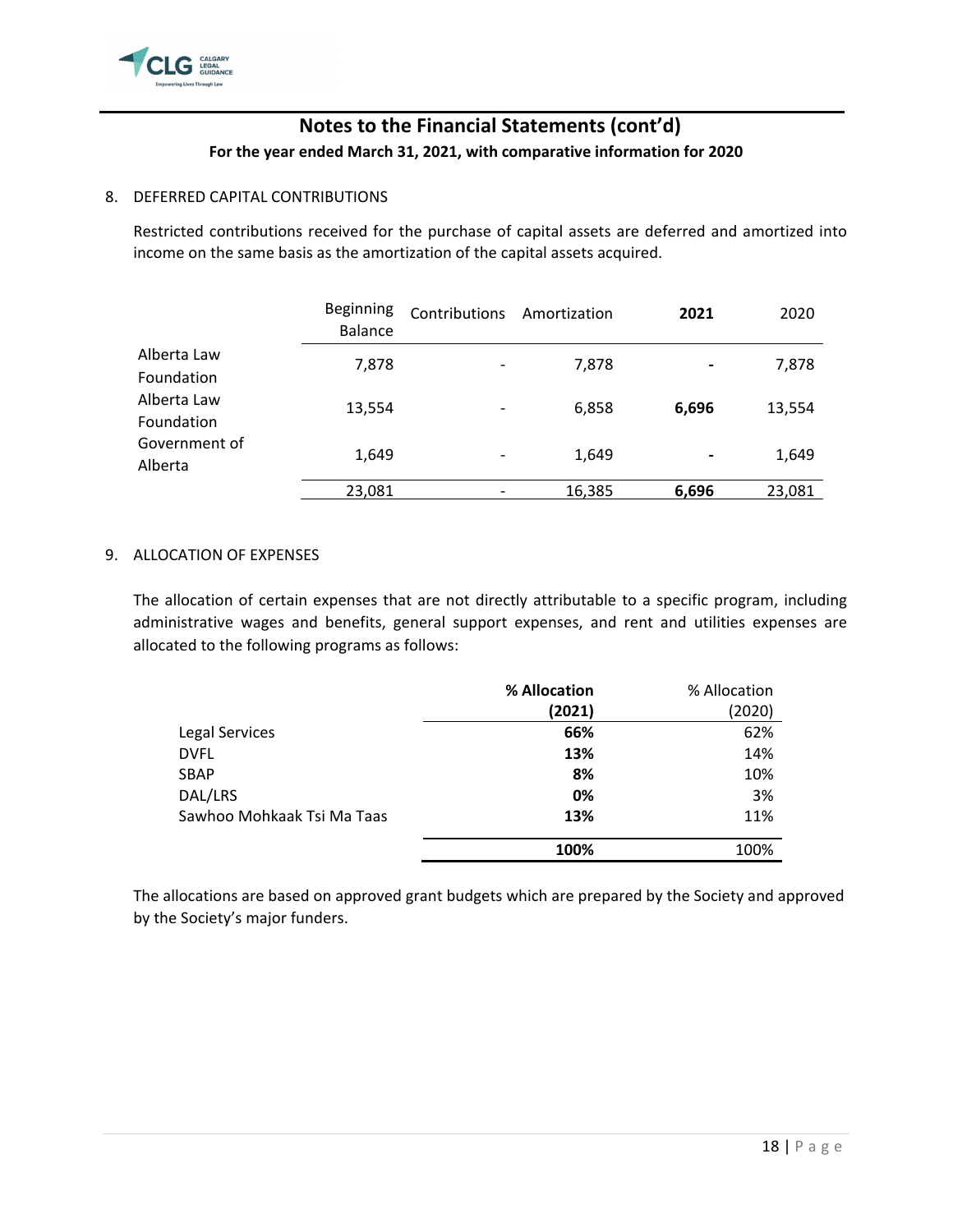

# 9. ALLOCATION OF EXPENSES (cont'd)

Administrative wages and benefits totaling \$697,083 (2020 ‐ \$690,415) included in human resources costs have been allocated to the following programs based on approved grant budgets which are decided upon by the Society's major funders.

| Administrative Benefits and Wages | \$ Allocation 2021 | \$ Allocation 2020 |
|-----------------------------------|--------------------|--------------------|
| Legal Services                    | 461,619            | 427,089            |
| <b>DVFL</b>                       | 90,825             | 96,900             |
| <b>SBAP</b>                       | 53,814             | 69,526             |
| Sawhoo Mohkaak Tsi Ma Taas        | 90,825             | 72,675             |
| DAL/LRS                           |                    | 24,225             |
|                                   | 697,083            | 690,415            |

General support expenses totaling \$286,532 (2020 ‐ \$308,015) for various purposes such as advertising and promotion, audit fees, dues, fees, licenses and memberships, equipment lease, computer expenses, CRM software expenses, furniture and equipment purchases, insurance, interest and bank charges, meeting costs, office supplies, parking, postage and courier, printing, professional development, statutes and books, telephone and internet, travel, volunteer expenses and website development costs have been allocated to the following programs based on approved grant budgets which are decided upon by the Society's major funders.

| <b>General Support Expenses</b> | \$ Allocation 2021 | \$ Allocation 2020 |
|---------------------------------|--------------------|--------------------|
| Legal Services                  | 189,746            | 190,537            |
| <b>DVFL</b>                     | 37,333             | 43,230             |
| <b>SBAP</b>                     | 22.120             | 31,018             |
| Sawhoo Mohkaak Tsi Ma Taas      | 37,333             | 32,422             |
| DAL/LRS                         | -                  | 10,808             |
|                                 | 286,532            | 308,015            |

Rental and utilities expenses totaling \$384,866 (2020 ‐ \$300,835) have been allocated to the following programs based on approved grant budgets which are decided upon by the Society's major funders.

| Rent and Utilities Expenses | \$ Allocation 2021 | \$ Allocation 2020 |
|-----------------------------|--------------------|--------------------|
| Legal Services              | 254,864            | 186,095            |
| <b>DVFL</b>                 | 50,145             | 42,222             |
| <b>SBAP</b>                 | 29,711             | 30,295             |
| Sawhoo Mohkaak Tsi Ma Taas  | 50,145             | 31,667             |
| DAL/LRS                     |                    | 10,556             |
|                             | 384,865            | 300,835            |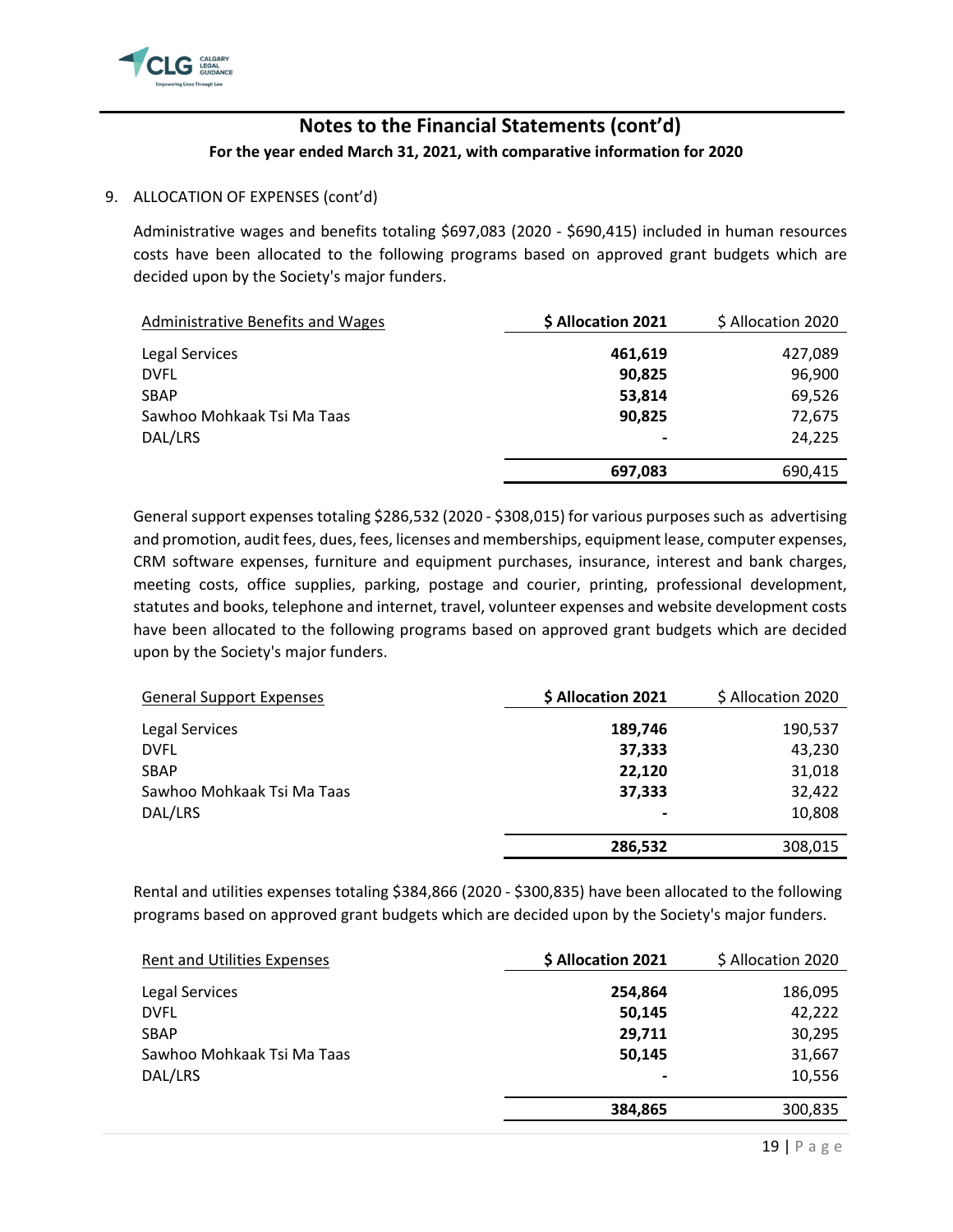

### 10. INTERFUND AND PROGRAM TRANSFERS

During the year, CLG's Board of Directors internally restricted \$456,671 (2020 - \$462,148) of CLG's unrestricted net assets as per the requirements of the Board's Operating Reserve Fund policy.

During the year, transfers of \$nil (2020 ‐ \$1,129) to the Sawhoo Mohkaak Tsi Ma Taas program, \$47,282 (2020 ‐ \$26,182) to the Legal Services program, \$22,791 (2020 ‐ \$1,588) to the DVFL program, \$7,667 (2020 ‐ \$1,080) to the SBAP, and \$29,296 (2020 ‐ \$6,382) to the Invested in Capital Assets fund from the Programs and Infrastructure Fund within the General Fund to cover the program deficits.

### 11. COMMITMENTS AND CONTINGENCIES

#### **Lease commitments**

The Society has a long-term lease with respect to its premises which expires February 2032. Along with basic rent the Society also hasto provide for payment of utilities, property taxes and maintenance costs. Future minimum lease payments as at year end are as follows:

|            | \$ Amount |
|------------|-----------|
| 2022       | 153,472   |
| 2023       | 255,853   |
| 2024       | 255,853   |
| 2025       | 255,853   |
| 2026       | 255,853   |
| Thereafter | 1,752,595 |
|            | 2,929,481 |

The Society's utilities, property taxes and maintenance costs are estimated by the Society's landlord each calendar year. As they cannot be reasonably estimated, they are not included as part of the future minimum lease payments noted in the table above.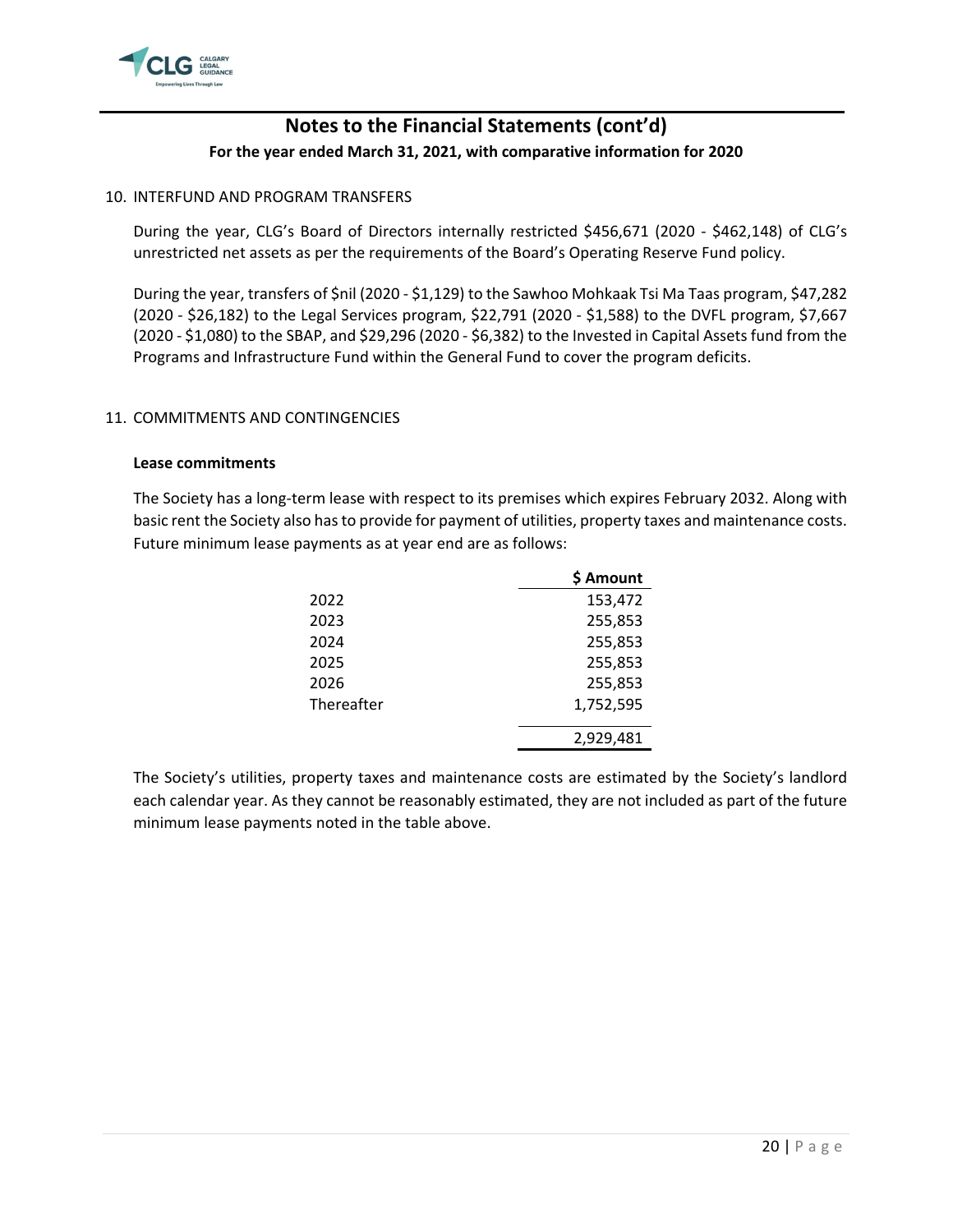

### 11. COMMITMENTS AND CONTINGENCIES (cont'd)

### **Other commitments**

The Society has agreed to indemnify certain individuals who have acted at the Society's request to be an officer or director of the Society, to the extent permitted by law, against any and all damages, liabilities, costs, charges or expenses suffered by or incurred by the individual as a result of their service. The nature of the indemnification agreements prevents the Society from making a reasonable estimate of the maximum potential amount it could be required to pay to the beneficiary as a result of the indemnification. The Society has purchased various insurance policies to reduce the risks associated with such indemnification.

In the ordinary course of business, the Society enters into contracts which contain indemnification provisions, such as funding agreements and leasing agreements. In such contracts, the Society may indemnify counterparties to the contracts if certain events occur. These indemnification provisions vary on an agreement by agreement basis. In some cases, there are no pre‐determined amounts or limits included in the indemnification provisions and the occurrence of contingent events that will trigger payment under said provisions is difficult to predict. Therefore, the maximum potential future amount that the Society could be required to pay cannot be reliably estimated.

As at March 31, 2021, the Society is not aware of any active or pending claims.

### 12. ECONOMIC DEPENDENCE

Of the Society's total revenues, 78% (2020 - 73%) originate from the Alberta Law Foundation ("ALF"). If ALF were to withdraw funding, the programs funded by ALF would be unable to continue. Funding by ALF is in the normal course of operations for many similar organizations (Note 14).

### 13. FINANCIAL INSTRUMENTS

The Society is exposed to various risks through its financial instruments. The following analysis provides a measure of the entity's risk exposure and concentrations at the statement of financial position date. There has been no change in the Society's risk exposure from 2020. Refer to summary of significant accounting policies note for COVID‐19 considerations.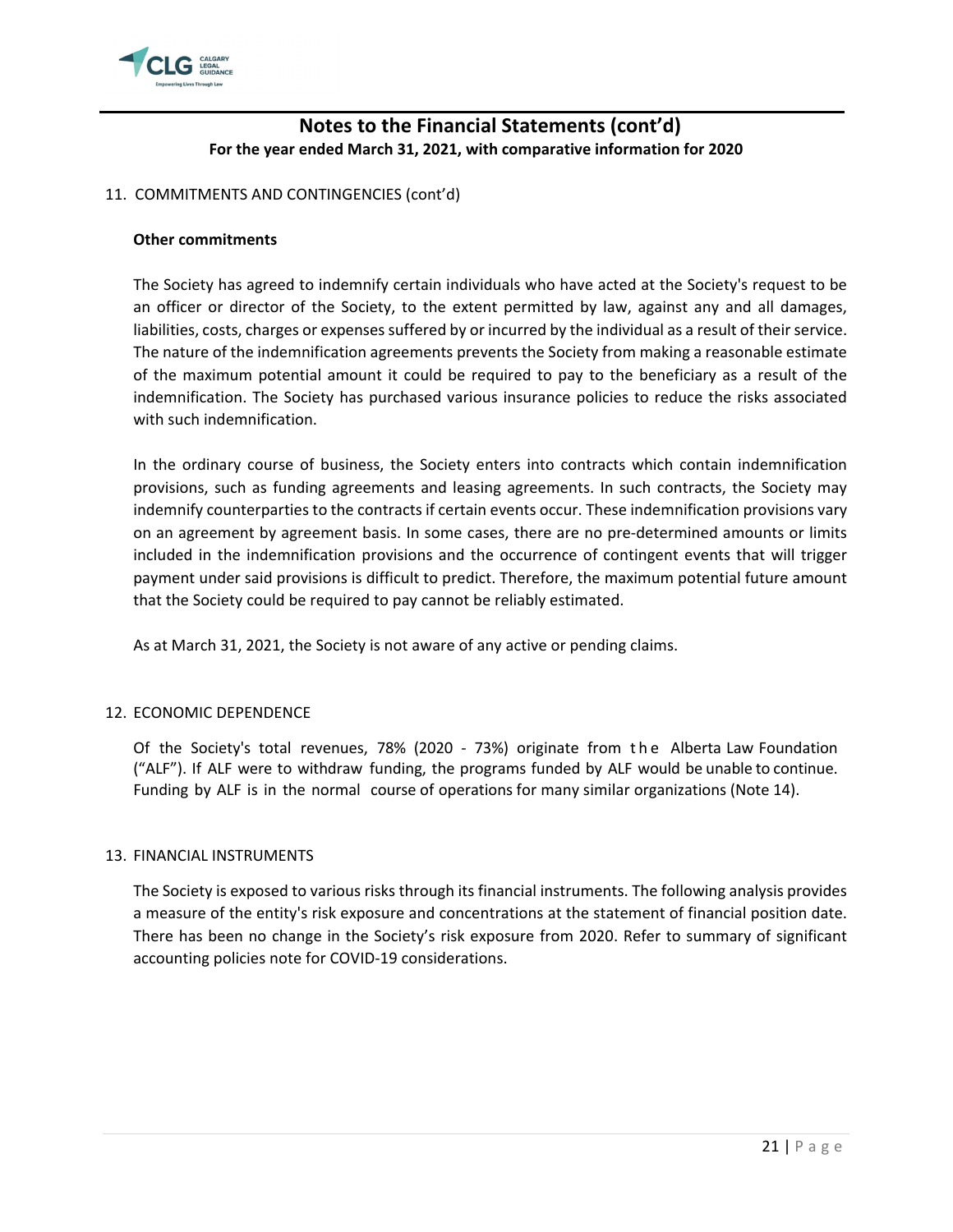

### 13. FINANCIAL INSTRUMENTS (cont'd)

### **Credit risk**

Credit risk arises from the possibility that third parties may default on their financial obligations. The Society is exposed to credit risk on cash, short-term investments, goods and services tax recoverable, accounts receivable, employee deductions receivable and long‐ term investments.

The Society's accounts receivable are due from two different funders, the Law Society of Alberta and the Alberta Gaming and Liquor Commission. The Society has never experienced any bad debts with regards to either funder.

The Society's credit risk exposure on cash, short-term investments and long-term investments is minimized substantially by ensuring that the cash and investments are held with credible financial institutions.

#### **Market risk**

Market risk is the risk that the fair value or future cash flows of a financial instrument will fluctuate because of changes in market prices. Market risk is comprised of currency risk, interest rate risk, and other price risk as described below.

#### **Currency risk**

Currency risk is the risk that the value of financial instruments denominated in currencies other than the reporting currency of the Society will fluctuate due to changesin foreign exchange rates. The Society is not currently exposed to currency risk.

#### **Interest rate risk**

Interest rate risk is the risk that the value of a financial instrument might be adversely affected by a change in the interest rates. The Society is exposed to interest rate risk on its short and long-term investments which carry at fixed rates of interest.

#### **Other price risk**

Other price risk is the risk that the fair value or future cash flows of a financial instrument will fluctuate because of changes in market prices caused by factors specific to the individual financial instrument or its issuer, or factors affecting all similar financial instruments traded in the market. The Society is not currently exposed to other price risk.

### **Liquidity risk**

Liquidity risk is the risk that the Society will encounter difficulty in meeting obligations associated with financial liabilities. The Society is currently exposed to liquidity risk to the extent of its trade payables. The Society manages its liquidity risk by monitoring its operating requirements. The Society prepares budget and cash forecasts to ensure it has sufficient funds to fulfill its obligations.